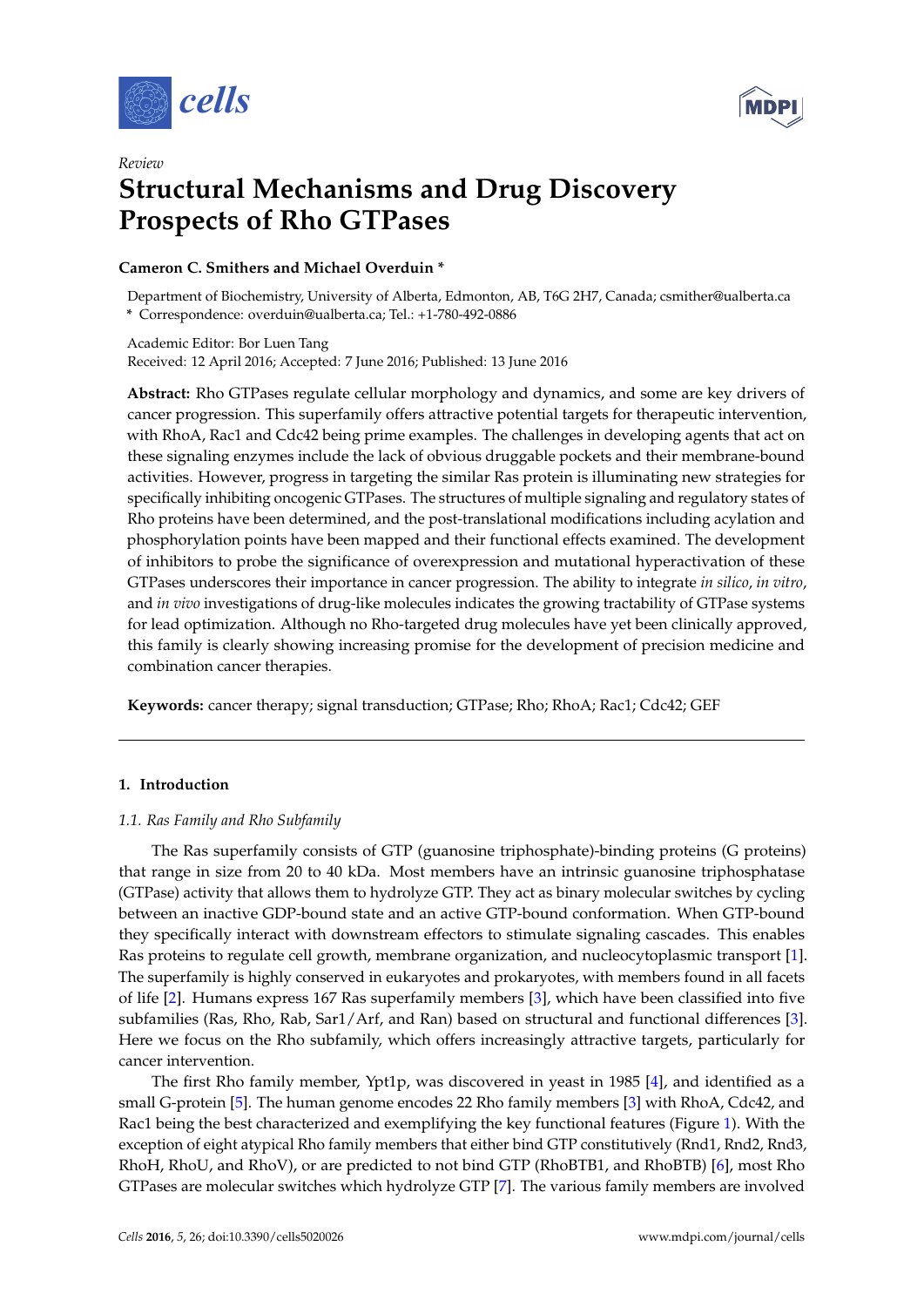in signal transduction pathways that regulate cellular proliferation, apoptosis, polarity, adhesion [\[1\]](#page-8-0), motility [\[8\]](#page-9-3), and cytoskeletal organization [\[9\]](#page-9-4). Downstream events involving Rho GTPases in response to actomyosin cytoskeleton tensioning include activation of YAP (Yes-associated protein) and TAZ (transcriptional coactivator with PDZ-binding motif) transcriptional regulators [\[10\]](#page-9-5), as well as nuclear accumulation of MAL (myocardin-related SPF coactivator) and serum response factor (SRF) to activate transcription [\[11\]](#page-9-6). The structural mechanisms of RhoA, Rac1 and Cdc42 are particularly well-defined, as are their regulatory partners and post-translational modifications. In light of their emerging roles in cancer progression and the increasing tractability of relatives including Ras for drug discovery, these Rho proteins are discussed here to showcase the development of novel potential GTPase targets for therapeutic intervention. regulators  $\frac{1}{2}$ , as  $\frac{1}{2}$ , as  $\frac{1}{2}$ , as  $\frac{1}{2}$ , as  $\frac{1}{2}$ ,  $\frac{1}{2}$ ,  $\frac{1}{2}$ ,  $\frac{1}{2}$ ,  $\frac{1}{2}$ ,  $\frac{1}{2}$ ,  $\frac{1}{2}$ ,  $\frac{1}{2}$ ,  $\frac{1}{2}$ ,  $\frac{1}{2}$ ,  $\frac{1}{2}$ ,  $\frac{1}{2}$ ,  $\frac{1}{2}$ ,  $\frac{1}{2}$ ,

<span id="page-1-0"></span>

**Figure 1.** Rho family sequence alignment. **Figure 1.** Rho family sequence alignment.

The amino acid sequences of human RhoA, Rac1, and Cdc42 are aligned with identical, The amino acid sequences of human RhoA, Rac1, and Cdc42 are aligned with identical, conserved and similar residues highlighted in blue, green and yellow, respectively. The residues that are disease linked are marked with magenta. The asterisks represents a 19-residue insertion found in the Rac1b isoform. Secondary structure elements are underlined and labelled. The sequence alignment was produced using the ClustalW 1.6 similarity matrix [\[12](#page-9-7)[,13\]](#page-9-8).

# 1.2. *The Structure of Rho Family Members*  $\overline{\phantom{a}}$

The structures of Ras superfamily members reveal a highly conserved core GTPase domain (Figure [2\)](#page-2-0). The GTPase domain consists of several functional features: Five G motifs (named G1 through G5), a core effector domain, and a membrane targeting sequence [\[14\]](#page-9-9). The GTPase domains of Rho proteins share 30% identity with other Ras superfamily members, and 40%–95% identity between Rho family members [\[15\]](#page-9-10). Numerous structures of Rho GTPases including Rac1, fold, consistent and mixed mixed group. The domain contains flat a six-stranded by five a helices included by five a helices flat and the domain contains of RhoA and Cdc42 have been determined in various functional states. The GTPase domains adopt a<br>-Rossmann fold, consisting of a six-stranded mixed β sheet flanked by five α helices [\[16\]](#page-9-11). The domain contains two functional elements, switch I and switch II, which undergo subtle conformational changes when GTP binds [\[17\]](#page-9-12). The switch I element is core to effector function, with mutations here impairing the interaction with downstream partners [\[18\]](#page-9-13). The switch II element has a mechanistic role, coordinating the nucleophilic water that is required for both intrinsic and GAP-mediated GTPase activity [\[19](#page-9-14)[,20\]](#page-9-15). Activation of some downstream effectors requires the association with both switch regions. Both switch regions are essential to stabilize the γ-phosphate of GTP within the substrate binding pocket. The G1-G5 loops form the nucleotide-binding site, dictating nucleotide specificity and affinity; ultimately regulating GTP hydrolysis [\[3\]](#page-8-2). The G1 motif is located between β1-α1 and is commonly referred to as the phosphate-binding loop (P-loop) due to its pivotal role coordinating  $\frac{1}{\sqrt{1-\frac{1}{\sqrt{1-\frac{1}{\sqrt{1-\frac{1}{\sqrt{1-\frac{1}{\sqrt{1-\frac{1}{\sqrt{1-\frac{1}{\sqrt{1-\frac{1}{\sqrt{1-\frac{1}{\sqrt{1-\frac{1}{\sqrt{1-\frac{1}{\sqrt{1-\frac{1}{\sqrt{1-\frac{1}{\sqrt{1-\frac{1}{\sqrt{1-\frac{1}{\sqrt{1-\frac{1}{\sqrt{1-\frac{1}{\sqrt{1-\frac{1}{\sqrt{1-\frac{1}{\sqrt{1-\frac{1}{\sqrt{1-\frac{1}{\sqrt{1-\frac{1}{\sqrt{1-\frac{1}{\sqrt{1-\frac{1}{\sqrt{1-\frac{1$ the bound nucleotide's β-phosphate. The P-loop also coordinates a  $Mg^{2+}$  ion that is required for nucleotide binding [\[21\]](#page-9-16). In addition to nucleotide binding, the P-loop works in conjunction with switch I and switch II to form a binding surface for Rho GAPs [\[19\]](#page-9-14). The switch I and switch II regions contribute to the partially overlapping binding sites of many regulators (GEFs, GAPs, and GDIs).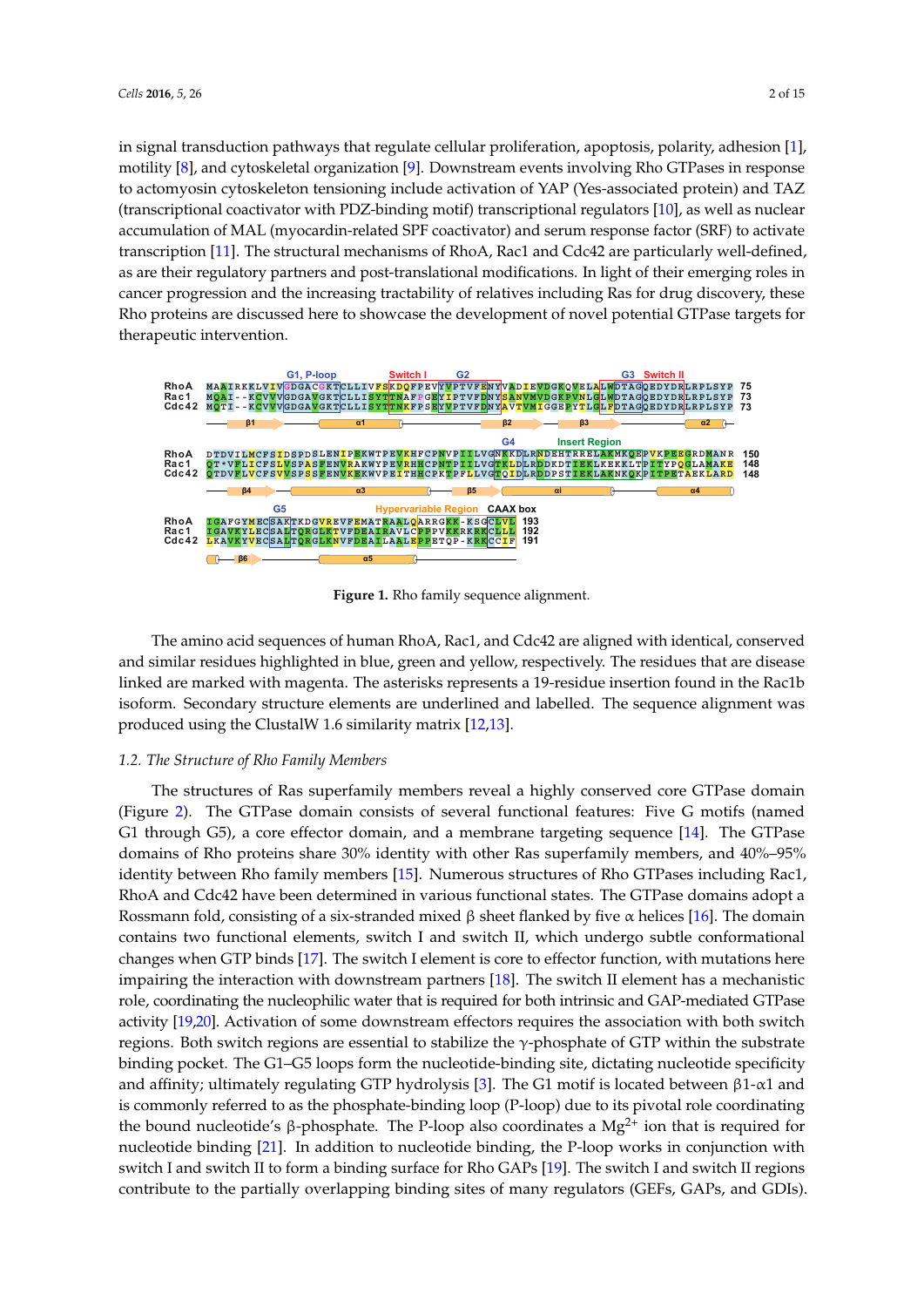The highly conserved mechanism for GDP/GTP exchange among the Ras GTPase superfamily [\[20\]](#page-9-15) render it difficult to effectively target the active site of disease-associated Rho GTPases for therapeutic intervention, prompting a search for alternative druggable sites.

Rho GTPases have a flexible 20 residue C-terminal extension known as the hypervariable region. This element provides a binding surface for specific downstream effectors and Rho GDIs [\[21\]](#page-9-16).<br>Which is the hypervariable regions in the hypervariable region. Within the hypervariable region is a stretch of adjacent lysine and arginine residues known as the This element provides a binding surface for specific downstream effectors and Rho GDIs [21]. Within polybasic region. This element forms a unique electropositive patch that forms a binding surface for regulators and effectors [\[22\]](#page-9-17). In addition to mediating protein-protein interactions, the polybasic  $\,$ region also mediates association with membranes via interactions with the phospholipid head groups. The membrane targeting sequence includes the C-terminal CAAX box, and occasionally a portion of the hypervariable domain. The CAAX box is conserved in most Rho GTPases, with the exception of RhoBTB and RhoBTB2 [\[23\]](#page-9-18). The CAAX box is a tetrapeptide motif (C is a cysteine residue, A an aliphatic residue, and X is any residue) in which the cysteine is post-translationally modified with the addition of a variety covalently linked lipids including farnesyl, or geranyl-geranyl moieties [\[24\]](#page-9-19). Within the hypervariable domain and immediately before the CAAX box is a CXXC motif, which is involved in plasma membrane targeting. Some Rho GTPases also undergo covalent addition of a palmitoleic acid group to a cysteine neighboring the C-terminal CAAX box [\[25\]](#page-9-20). Once lipid modified, the hypervariable region mediates recruitment of the GTPase to the appropriate membrane [\[26\]](#page-9-21). Addition of lipophilic groups to the C-terminus of Rho family members is essential for appropriate subcellular localization and regulation  $[27]$ .  $\frac{1}{2}$  intervention, prompting a search for alternative druggable sites.

Comparison of the GTPase structures reveals a unique feature among the Rho family: A helical stretch of approximately 10–15 residues located between α4 and β5 [\[1](#page-8-0)[,20\]](#page-9-15). The "Rho insert domain" Comparison of the GTPase structures reveals a unique feature among the Rho family: A helical of action of approximately 10–16 residues located between an and β5 [1,20]. The "Rho insert domain"<br>has no significant impact on the structure in GDP and GTP bound forms [\[28\]](#page-9-23). This element modulates Rho's signaling activity by interacting with GEFs, thus promoting guanine nucleotide exchange. Furthermore, the Rho insert domain assists in perpetuating cell signals by interacting with and activating downstream effectors [\[21\]](#page-9-16). Rac1b is a Rac1 splice variant, which contains a distinctive 19 residue insertion immediately after the switch II region. Although the structures of Rac1 and Rac1b are very similar, the insertion and switch I are highly mobile, accelerating GDP/GTP exchange [\[29\]](#page-10-0). The atypical RhoBTB and RhoBTB2 relatives contain two long form BTB domains [\[30\]](#page-10-1). The first BTB is split by a 115 residue insertion [\[6\]](#page-9-1), which forms a loop of unknown function. BTB domains mediate protein-protein interactions [\[31\]](#page-10-2), frequently facilitating the formation of homodimeric [30], heterodimeric [[32\],](#page-10-1) and occasionally [hig](#page-10-3)her order oligomers [31]. Due to the high degree of overall similarity among both Ras, and Rho family members such subtle structural differences offer opportunities to obtain efficacy and specificity. has no significant impact on the structure in GDP and GTP bound forms [28]. This element modulates

<span id="page-2-0"></span>

**Figure 2.** Structures of Rho GTPases. Ribbon structures of A. RhoA (PDB: 4D0N) [3[3\], B](#page-10-4). Rac1b (PDB: **Figure 2.** Structures of Rho GTPases. Ribbon structures of A. RhoA (PDB: 4D0N) [33], B. Rac1b (PDB: 1RY[H\) \[2](#page-10-0)9] and C. Cdc42 (PDB: 3QBV) [\[34\]](#page-10-5) are shown from left to right with the bound regulatory 1RYH) [29] and C. Cdc42 (PDB: 3QBV) [34] are shown from left to right with the bound regulatory proteins in grey and with mutated sites shown in magenta. The secondary structures and switch proteins in grey and with mutated sites shown in magenta. The secondary structures and switch elements are labelled and colored as in Figure 1. elements are labelled and colored as in Figure [1.](#page-1-0)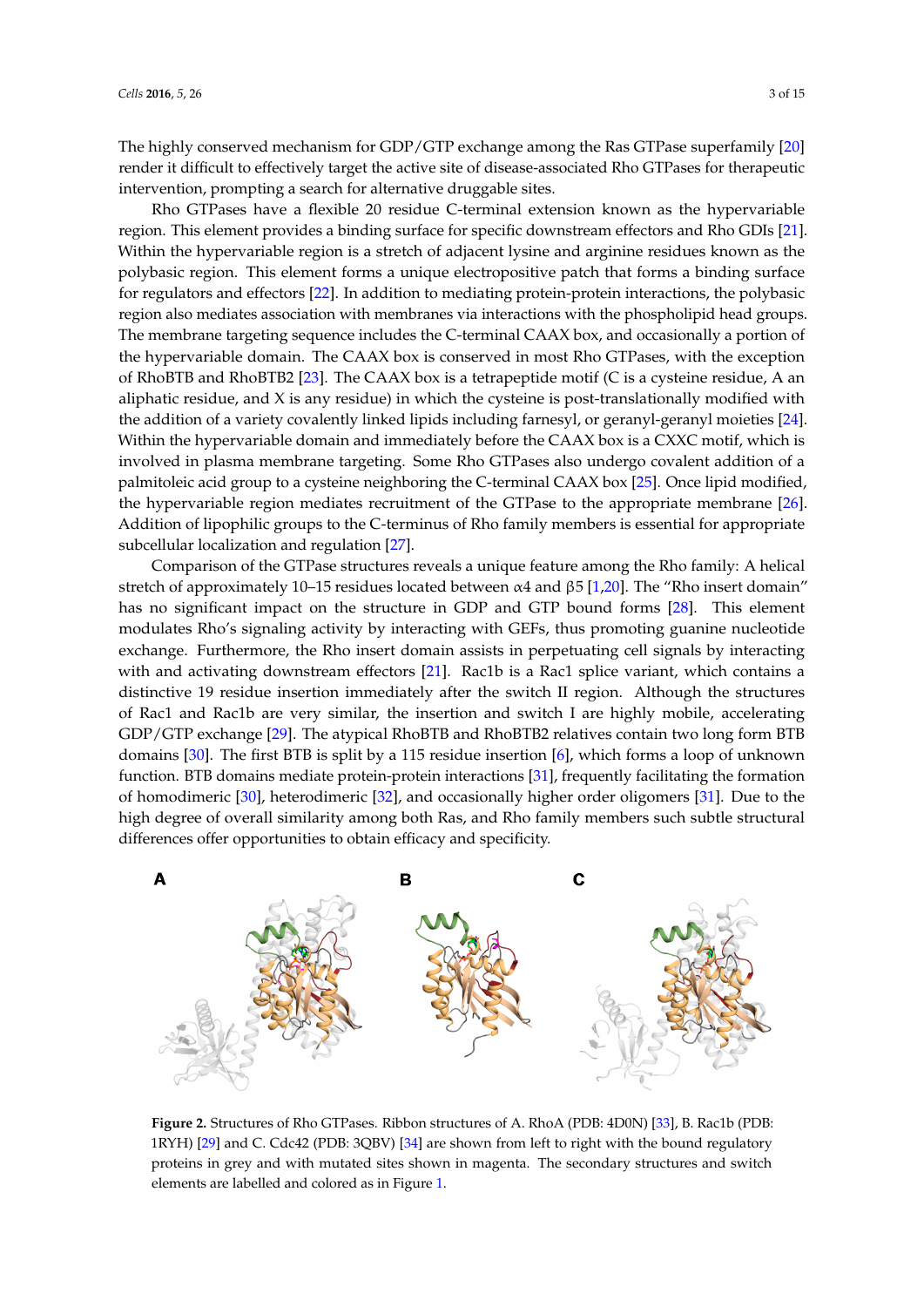#### **2. Regulation of Rho Mediated Cell Signaling**  $\mathcal{L}_{\mathcal{A}}$

Rho GTPases are key regulators of cytoskeletal structure and dynamics, and influence cell adhesion, morphology and progression through the cell cycle. Hence their cycling between the inactive GDP-bound and active GTP-bound states is tightly regulated, with three types of proteins being centrally involved (Figure [3\)](#page-3-0). Even though cytosolic levels of GTP are greater than GDP, the spontaneous exchange of GDP for GTP is prevented by elevated levels of cytosolic  $Mg^{2+}$  [\[35\]](#page-10-6). In the presence of  $Mg^{2+}$ , the binding affinity between small GTPases and guanine nucleotides is in the nanomolar to picomolar range, and dissociation rates are slow, hours in the case of GDP [\[36\]](#page-10-7). When external signaling necessitates Rho activation, guanine nucleotide exchange factors (GEFs) promote the exchange of GDP for GTP. The GEFs catalyze nucleotide exchange by reducing the affinity for GDP and transiently stabilizing the nucleotide-free intermediate which can then bind GTP  $[36]$ . Rho GTPases self-inactivate via intrinsic hydrolysis of GTP to GDP; however, this occurs at a slow rate. Thus, to inactivate Rho, GTPase-activating proteins (GAPs) accelerate the intrinsic GTPase activity to re-form the GDP bound state. The GAPs reduce the activation barrier for GTP hydrolysis by stabilizing the charged intermediate, and facilitating proper positioning of the hydrolytic water molecule [\[37\]](#page-10-8). Finally, the guanine nucleotide dissociation inhibitors (GDIs) are a multifaceted regulators that interact with the inactive GTPase domains and their covalently attached lipid groups. The GDIs prevent the dissociation of guanine nucleotides (typically GDP) from Rho GTPases. When GDIs bind to Rho-GDP, they preserve the GTPase in an inactive state by preventing GEF-mediated nucleotide exchange. When GDIs bind to the GTP bound state, they inhibit GTPase activity and maintaining interactions with downstream effectors; as a result, they maintain a pool of inactive GTP-loaded Rho GTPases. Finally, the interaction between Rho's lipid moiety and a Rho GDI controls the subcellular distribution of Rho GTPases, cycling between membrane-associated (active) and cytosolic states (inactive) [\[19\]](#page-9-14). Cell imaging experiments reveal that over 95% of RhoA is cytosolic [\[26,](#page-9-21)[38\]](#page-10-9), being sequestered here by Rho GDIs [\[39\]](#page-10-10). Together this offers multiple signaling states that could conceivably be targeted.

<span id="page-3-0"></span>

**Figure 3.** Rho GTPase signaling and the key regulatory proteins. Guanine Exchange Factors (GEFs) **Figure 3.** Rho GTPase signaling and the key regulatory proteins. Guanine Exchange Factors (GEFs) activate Rho (green) by mediating the exchange GDP for GTP, while GTPase Activating Proteins (GAPs) promote Rho's intrinsic GTPase activity, hydrolyzing GTP to GDP and leading to inactivated Rho (red). Guanine Dissociation Inhibitors (GDIs) associate with the covalently bound lipid groups (indicated as jagged black lines) promoting Rho's dissociation from the membrane. A downstream effectors is coloured orange, and is intended to indicate a range of proteins including ROCKs.

The Rho family of proteins are both activators and suppressers of ROCK (Rho-associated  $\text{coiled coil}$  containing protein kingse) mediated apoptosis  $\text{[40]}$ .  $\text{BOCKs}$  are sering/threonine kingses coiled-coil containing protein kinase) mediated apoptosis [\[40\]](#page-10-11). ROCKs are serine/threonine kinases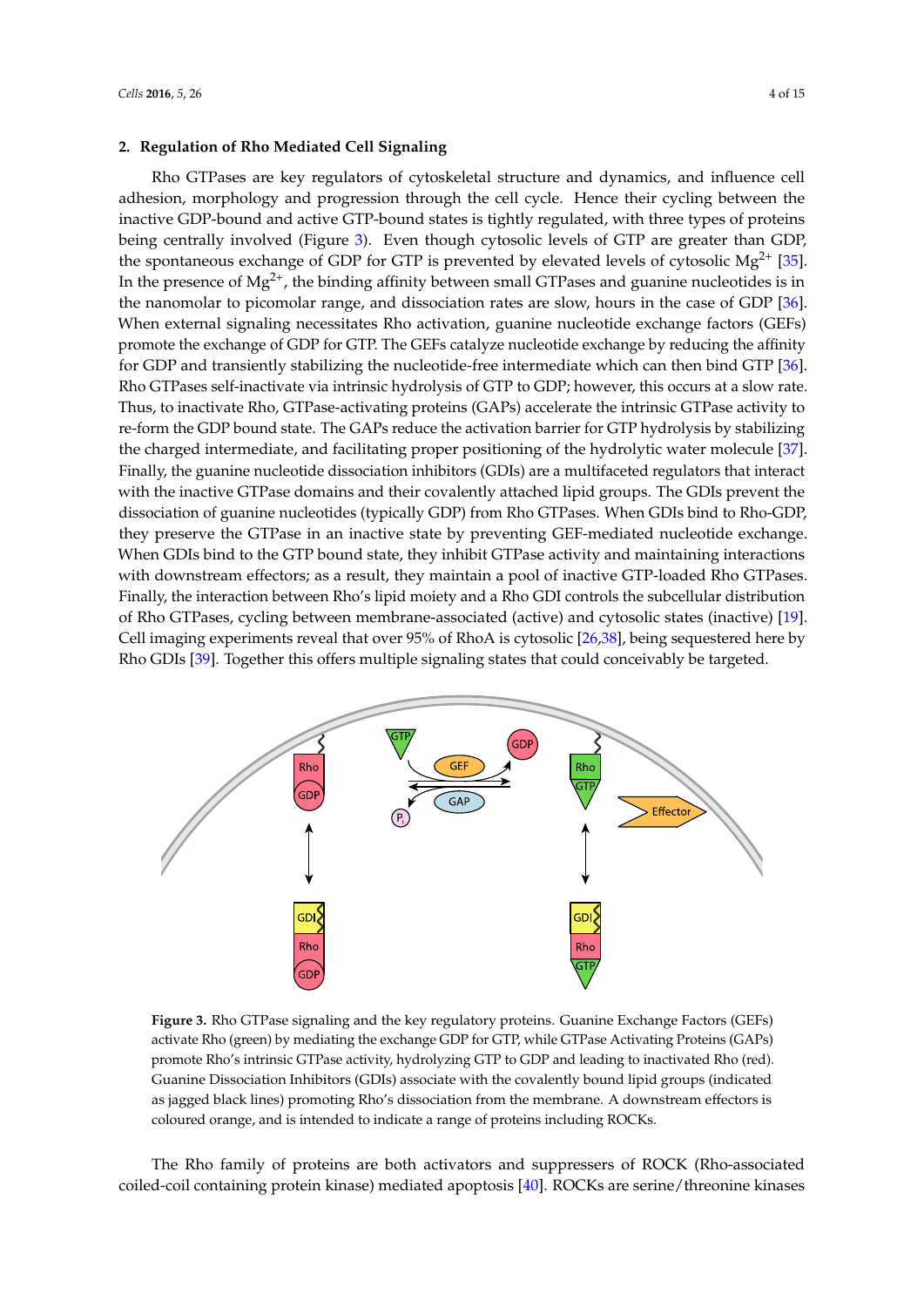that act downstream of Rho GTPases and mediate the formation of stress fibers and focal adhesions. RhoA, RhoB, and RhoC proteins activate the ROCK pathway by binding to the Rho-binding domain (RBD) of ROCK in their activated, GTP-bound state [\[41\]](#page-10-12). In contrast, RhoE promotes cell survival by binding to the N-terminal region of ROCK to prevent the interaction with the RBD and subsequent activation by other Rho family members [\[42,](#page-10-13)[43\]](#page-10-14). When active, Rho GTPases modulate nuclear accumulation of factors such as MAL, SRF, TAZ, and YAP to regulate transcription [\[10](#page-9-5)[,11\]](#page-9-6). Together this offers multiple signaling states that could conceivably be targeted to alter cellular behaviour.

Numerous post-translational modifications influence Rho activity, with the most-extensively studied being covalent attachment of lipid groups and phosphorylation. Rho family members undergo addition of lipid moieties via prenylation and palmitoylation; adding C-15 farnesyl or C-20 geranyl-geranyl isoprenoid moieties, or a palmitate acyl chain, respectively. Prenylation of the cysteine located within the C-terminal CAAX tetrapeptide motif [\[27\]](#page-9-22) is necessary for translocation between membranes and the cytosol [\[35\]](#page-10-6). The additional hydrophobicity contributed by the prenyl group acts as a membrane anchor [\[44\]](#page-10-15), but is inserted into a hydrophobic groove found on Rho GDIs when in the cytosolic state [\[45\]](#page-10-16). For most Rho family members prenylation is essential for proper function [\[27\]](#page-9-22), directing their translocation to the appropriate membrane environment [\[24\]](#page-9-19); members lacking a prenyl group are misallocated to the cytosol where they are inactive [\[44\]](#page-10-15). While not as common, some Rho family members necessitate the covalent addition of a palmitate acyl chain to their C-terminal hypervariable domain found immediately adjacent to the CAAX box [\[46\]](#page-10-17). Similar to prenylation, palmitoylation plays a pivotal role in directing these Rho family members to membrane-associated states by increasing the C-terminal hydrophobicity and thus promoting its interaction with the membrane. Prenylation followed by palmitoylation is necessary to direct bCdc42, the brain isoform, to the plasma membrane [\[47\]](#page-10-18). Addition of the palmitoyl to bCdc42 is a reversible process, which regulates bCdc42's association with the membrane [\[48\]](#page-10-19); a characteristic found among other Rho and Ras family members [\[49\]](#page-10-20). Together, prenylation and palmitoylation play essential roles in directing Rho family members to the appropriate subcellular locale, allowing them to interact with other regulators and downstream effectors.

The second most common post-translational modification to Rho GTPases is phosphorylation. The catalytic domain and regulatory sites that are phosphorylated have been mapped using both site-specific and proteomic-mode mass spectroscopy methods [\[50\]](#page-10-21), and indicate diverse regulatory mechanisms. Phosphorylation of Rac1 at Ser71 adjacent to switch II by the protein kinase Akt inhibits GTP binding while maintaining its GTPase activity [\[51\]](#page-10-22). Phosphorylation of RhoA at Ser188 beside the CAAX box (Figure [1\)](#page-1-0) promotes the association between RhoA-GDP and RhoGDI1 when measured *in vitro*. Formation of the RhoA-GDI complex negatively regulates RhoA activity by enhancing RhoGDI1's ability to extract RhoA membranes, increasing its abundance in the cytosol while inhibiting RhoA's ability to hydrolyze GTP. Furthermore, phosphorylation of GTP-bound RhoA alters its ability to interact with downstream; thus directing RhoA activity to certain signaling pathways [\[52\]](#page-11-0). Cdc42 is regulated in a similar fashion, where phosphorylation promotes dissociation from the membrane and inhibition by RhoGDI1 [\[53\]](#page-11-1). The effectors and regulators of Rho signaling are also phosphorylated, providing a diversity of regulatory influences. The covalent attachment of ubiquitin to lysine residues on RhoA controls its local GTPase activity and mediates its recruitment to the proteasome for degradation, thereby limiting its presence reviewed in [\[54\]](#page-11-2).

Pathogenic bacteria produce a variety of toxins and virulence factors that covalently modify Rho proteins and alter their activities. These factors alter the ability of Rho proteins to act as molecular switches by mechanisms including adenylylation, ADP ribosylation, deamination, glucosylation, proteolytic cleavage, and transglutamination (reviewed in [\[54\]](#page-11-2)). For example, the Clostridium difficile toxin B [\[55\]](#page-11-3) attaches a glucose group to a serine of Cdc42, Rac, or Rho GTPases, thus non-selectively blocking their membrane association and downstream signaling. Another prominent example is the CNF1 toxin from uropathogenic strains of *Escherichia coli* which permanently activates GTPases by deamidating the catalytic glutamine residue in switch-II. Other specific modulators include addition of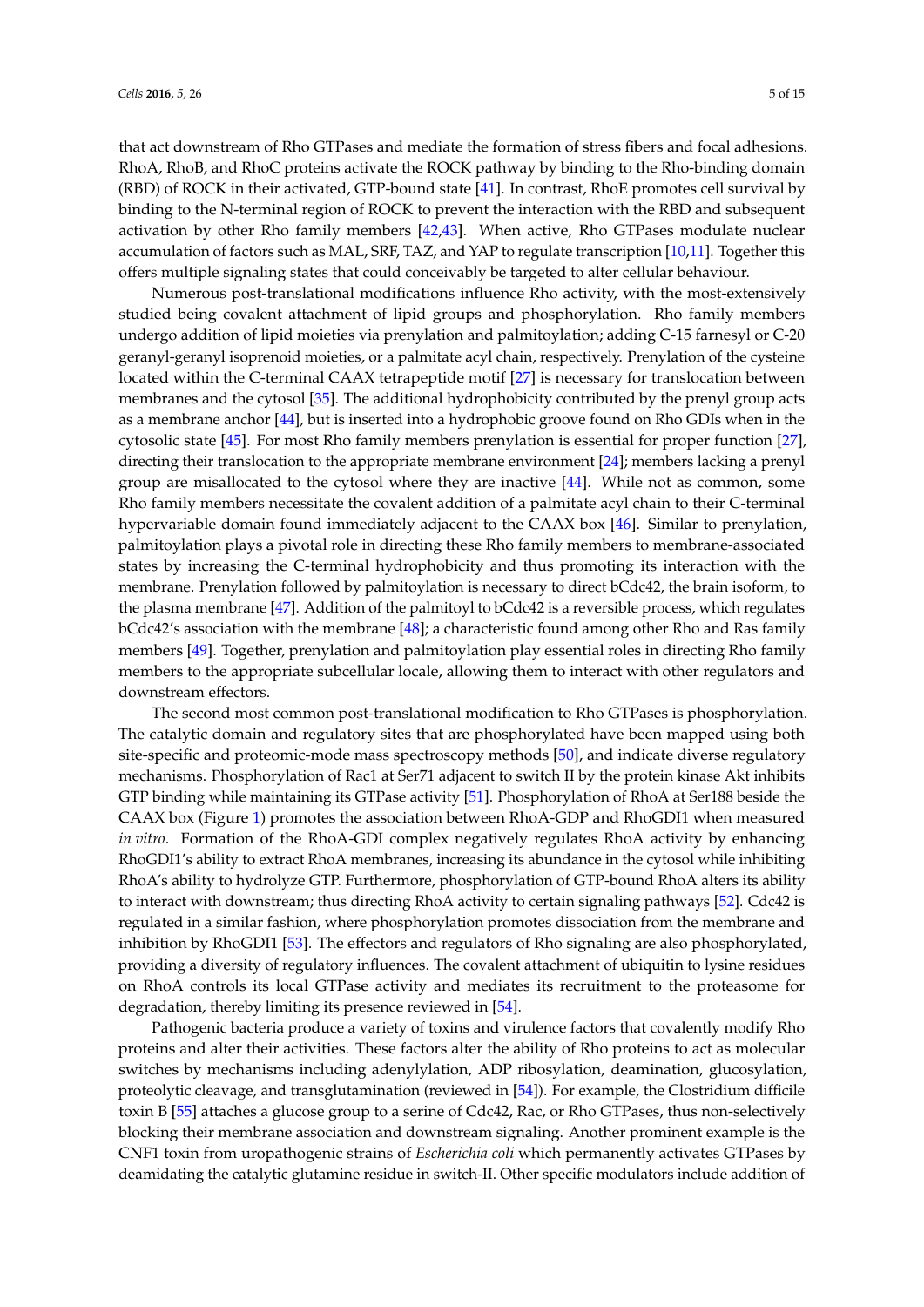an AMP molecule or sugar onto a switch-I residue, proteolytic cleave of the C-terminal CAAX box or ADP ribosylation of an asparagine residue in the effector binding region of Rho proteins. While these reactive compounds lack the selectivity needed for development of therapeutic agents, they have proven to be useful for biological studies.

#### **3. Role of GTPases in Cancer: RhoA, Rac1, and Cdc42**

Ever since the discovery of the ras oncogenes there has been an intimate connection between the Ras superfamily dysregulation and cancer. Given their participation in many cell signaling processes, it comes as no surprise that altered Rho signaling pathways also influence carcinogenesis, and subsequent disease progression. Failure to maintain control of these processes is often the result of either altered levels of gene expression [\[56\]](#page-11-4), or variations of GDP/GTP exchange. The effects of gene expression levels on tumorigenesis varies among Rho family members and cancer type. Overexpression of Rho GTPases is frequently correlated to cellular transformation, and malignancy. Elevated levels of RhoA expression are observed in numerous forms of cancer, most notably in breast, colon, and lung cancers [\[57\]](#page-11-5). Studies of RhoA overexpression in breast cancer cells reveal reduced levels of cell proliferation and invasiveness when treated with RhoA specific siRNAs [\[58\]](#page-11-6). Upregulation of Rac1 expression is observed in breast, lung, prostate, and testicular cancer [\[59,](#page-11-7)[60\]](#page-11-8). The Rac1b splice variant is overexpressed in colorectal cancer, where in addition to being upregulated, Rac1b is also overactive [\[29](#page-10-0)[,61](#page-11-9)[,62\]](#page-11-10). Cdc42 overexpression is observed in breast, colorectal, testicular cancer, and head and neck squamous cell cancer [\[60](#page-11-8)[,63\]](#page-11-11). Although overexpression is commonly observed in disease for the well-characterized Rho GTPases, downregulation of some Rho family members has also been linked to cancer [\[64\]](#page-11-12). Targeting downregulated proteins is more challenging, and therefore drug discovery efforts have focused on overexpressed and mutant GTPases as the drivers of disease.

In contrast to the Ras GTPase family members, which are mutated in 30% of human tumours [\[65\]](#page-11-13), cancer-linked mutations are rarely found in Rho GTPase members. Analysis of human tumors has identified a few cancer-linked somatic mutations of Rho GTPases, as listed in the Catalogue of Somatic Mutations in Cancer (COSMIC) database [\[66\]](#page-11-14). Cancer-linked point mutations are often found exclusively in a single tissue type and are cancer-specific [\[67\]](#page-11-15). Mutation of proline 29 in the switch I region of Rac1 is a hotspot for cancer-linked mutations. Substitution of proline 29 for a serine in Rac1 was observed in 4% to 9% of melanomas [\[68–](#page-11-16)[70\]](#page-11-17). Functional studies have shown that the P29S substitution reduces Rac1's GTPase activity by 50%, thereby increasing effector activation [\[71\]](#page-11-18). The RhoA G17V mutation to the P-loop is frequently observed in T-cell lymphomas as reported by four groups in 2014 [\[72](#page-12-0)[–75\]](#page-12-1). This abolishes its GTPase activity and as a result RhoA G17V is constitutively active, thereby perpetually activating downstream effectors. Gain-of-function C16R and A161P mutations of RhoA are found in cases of Adult T-cell leukemia/lymphoma, which is caused by the human T-lymphotropic virus type 1 infection [\[76\]](#page-12-2). A G12D mutation in P-loop of Cdc42 is observed in melanoma tumors, but its effect on activity is unclear [\[77\]](#page-12-3). Together this indicates that Rho mutations found in tumors either constitutively activates Rho, or impairs GTPase activity.

Cellular transformation is not limited to mutations and upregulation of Rho GTPases; it can be induced by the aberrant control of Rho's activity by one of its regulators. Elevated expression of Rho GEFs are observed in cancer. Vav1, a Rac1 GEF, is overexpressed in pancreatic adenocarcinoma [\[78\]](#page-12-4), and metastatic melanoma [\[79\]](#page-12-5). A K526Q mutation to the truncated form of AKAP-Lbc, BRX, increases the risk of developing familial breast cancer [\[80\]](#page-12-6). Truncation of both the N-terminal and C-terminal regulatory sequences of AKAP-Lbc produces onco-Lbc [\[81\]](#page-12-7). Onco-Lbc has constitutively active GEF function [\[82\]](#page-12-8). The onco-Lbc protein induces cancer in a Rho dependent manner [\[83\]](#page-12-9). The LARG (leukemia-associated Rho GEF) protein mediates activation of RhoA and signals for bleb-associated cancer evasion [\[84\]](#page-12-10). Reducing Rho activation by targeting the RhoGEF complex formation has garnered interest among various groups interested LARG/RhoA [\[85\]](#page-12-11) and AKAP-Lbc/RhoA [\[86\]](#page-12-12) (P.C) Designing therapeutics which target the protein-protein interfaces between Rho GTPases and their regulators are likely to provide specificity, thus representing attractive potential targets.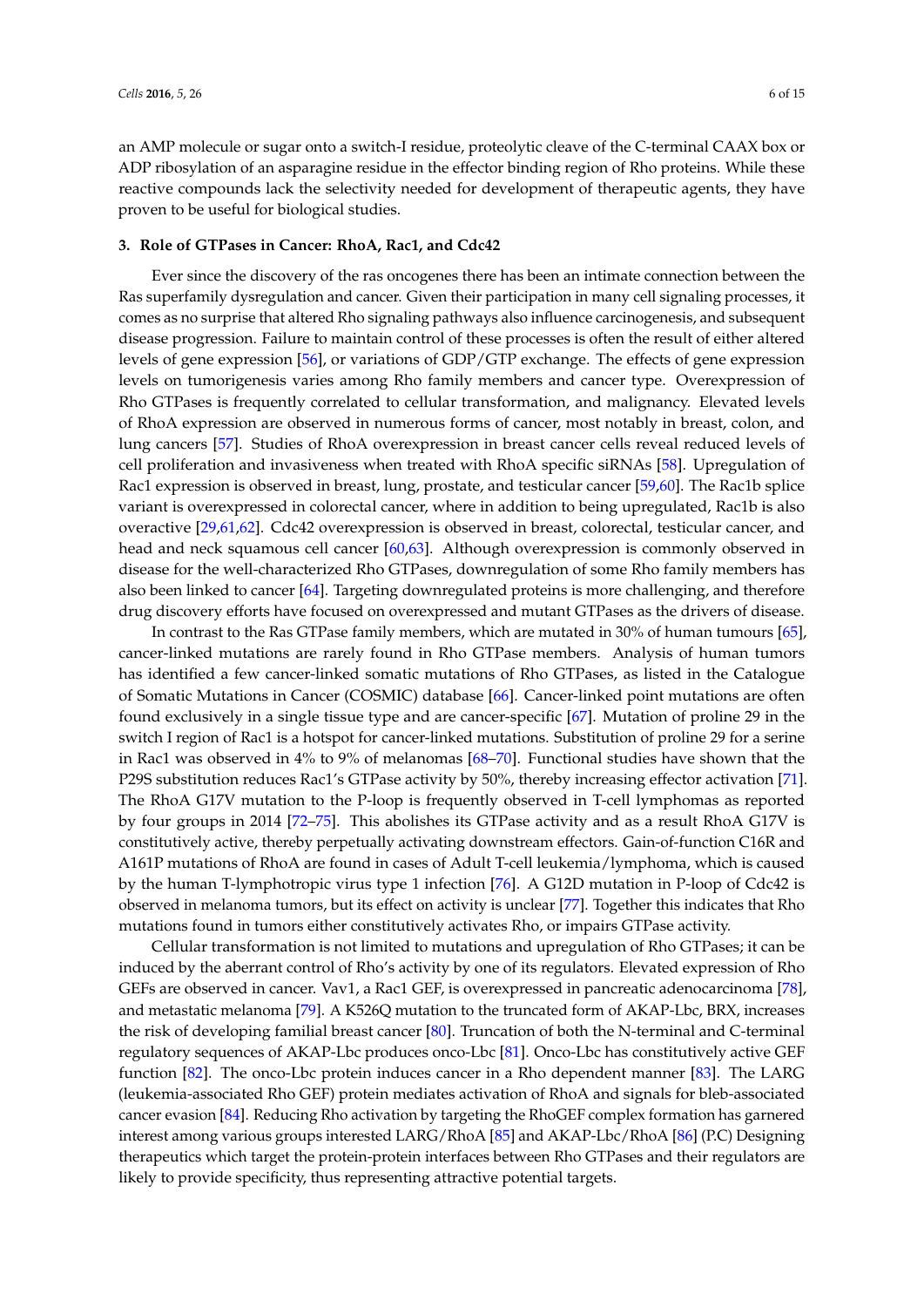Deregulated Rho GTPases can promote the transformation, survival, and migration of cancer cells [\[87\]](#page-12-13). The Rho family members influence tumorigenesis through transcription factor activity and regulating gene expression that ultimately alters cell cycle progression, increasing cell proliferation and reducing apoptosis. The Rho GTPases are known modulators of the transition from  $G_1$  phase to S phase. The activity of a few Rho-proteins influence the expression levels of cyclin D1, a major integrator of  $G_1$  signaling, with elevated levels initiating DNA synthesis [\[88\]](#page-12-14). RhoA, Rac1, and Rnd3 are all known stimulators of cyclin D1 expression [\[89\]](#page-12-15). Integrin specific activation of Rac1 is able to simulate cell cycle progression of endothelial cells through  $G_1$  [\[90\]](#page-13-0). Rac1 is also essential in Ras mediated transformation of NIH-3T3 cells [\[91\]](#page-13-1). Alterations in RhoD expression are known to cause centrosome duplication, and mediate the transition from  $G_1$  to S via mDia1 (mammalian homolog of the *Drosophila* diaphanous protein) [\[92\]](#page-13-2). The mDia1 protein acts as an effector of a small Rho GTPase to regulate actin cytoskeleton remodeling via interactions with the acting polymerizing protein profiling 1. RhoE prevents the dissociation of translation initiation factor eIF4E from 4E-BP1, thereby inhibiting translation of cyclin D1 and Myc, arresting the cell cycle in  $G_1$  [\[93\]](#page-13-3). In addition to instigating uncontrolled proliferation, Rho GTPases promote cancer cell survival influencing both pro- and anti-apoptotic signaling pathways. As key regulators of cell cycle progression and apoptosis, changes to the activity of Rho-proteins have a profound effect on protein expression and activity which leads to uncontrolled proliferation.

In addition to promoting tumorigenesis, altered Rho GTPases also contribute to disease progression through cell signaling pathways which regulate cell adhesion, cell motility, metastasis, and angiogenesis. The common theme among these processes is the necessity for the dynamic reorganization of the actin cytoskeleton. For epithelial cells to maintain their polarity, cell-to-cell contact must be maintained. Various animal models have shown the activity of RhoA, Rac1 and Cdc42 is indispensable. The activities of RhoA and Rac1 are essential for cadherin-mediated cell-cell adhesion in keratinocytes. Cells treated with C3 transferase, a RhoA inhibitor, or overexpressing dominant negative Rac1 (N17), are unable to form cell-cell contacts [\[94\]](#page-13-4). E-cadherin induced polarity of rat kidney epithelial cells (NRK-52E) cells requires Cdc42 activity [\[95\]](#page-13-5). Cdc42 deficient mice have cell polarity defects [\[96\]](#page-13-6). Loss of cell polarity is a hallmark of cancer [\[97\]](#page-13-7), with the loss of epithelial cell polarity being common among carcinoma calls [\[87\]](#page-12-13). Invasive epithelia cancer cells have reduced cell-cell adhesion and display increased motility [\[98\]](#page-13-8). Once cellular adhesion is lost, the probability of cancerous cells invading the neighboring tissues or metastasizing increases [\[99\]](#page-13-9). Individual cancers cells are able to invade neighboring tissue by either mesenchymal or amoeboid migration [\[100\]](#page-13-10). During mesenchymal migration the activities of Rac1 and Cdc42 drive the leading edge forwards, whereas RhoA signals the contraction of the trailing edge [\[101\]](#page-13-11). Amoeboid motion occurs by cycles of expansion and contraction of the cell body by altering the distribution of actin and myosin [\[102\]](#page-13-12). Amoeboid motion is regulated by the RhoA/ROCK pathway, which controls the actomyosin contractility [\[103\]](#page-13-13). Both A375m2 melanoma and LS174T colon carcinoma cells display a Rho- and ROCK-dependent amoeboid-like motion [\[104\]](#page-13-14). For tumor cells to metastasize to distant tissues they must access either the vascular or lymphatic system [\[105\]](#page-13-15). In order to metastasize, cancerous cells use the Rho/ROCK pathway to cross the endothelial lay and enter the bloodstream or access the lymphatic system [\[15\]](#page-9-10). The activity of Cdc42 is important for metastasis of PC-3 cells and thus represents a potential therapeutic target [\[56\]](#page-11-4). SiRNA silencing of RhoA in PC-3 and MDA-MB 231 cells yielded a reduced migration speed and a net reduction of movement [\[106\]](#page-13-16). MDA-MB 231 derived tumors treated with RhoA and RhoC specific siRNA marked a significant reduction in tumor volume [\[58\]](#page-11-6). Inhibiting of certain Rho GTPases may reduce the ability of cancerous cells to invade new tissues, and prevent secondary tumor formation by inhibiting the mechanism which allow for tumor metastasis. Once a tumor has formed, neovascularization of the cancerous tissue is essential for cancer progression. The process of angiogenesis requires alterations in cell permeability, extracellular matrix, cell migration, proliferation, and survival. *In vivo* and *in vitro* studies have identified Rho proteins as essential in signaling for vascular endothelial growth factor (VEGF)-dependent capillary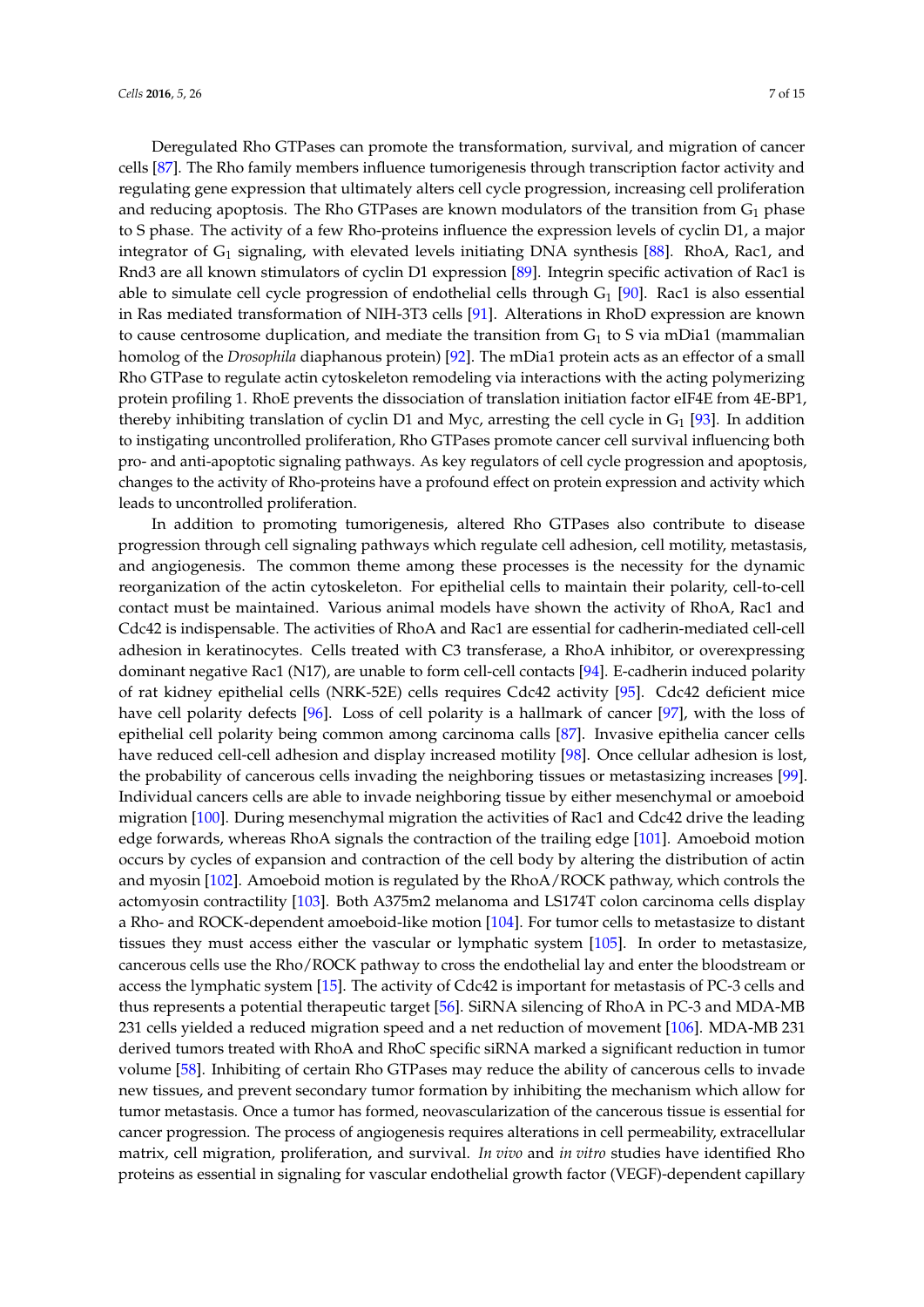formation [\[107\]](#page-13-17). The process of angiogenesis assists cancer progression by improving cancer cell survival and metastasis. Increased tumor vasculature supports tumor growth by increasing access to oxygen and nutrients, while removing waste products [\[108\]](#page-13-18). Tumors with increased vascularity correlate with poor patient prognosis [\[109\]](#page-13-19). Conversely, insufficient vascularization of a tumor can result in the tumor becoming necrotic [\[110\]](#page-13-20) or apoptotic [\[111\]](#page-13-21). Once the primary tumor is vascularized, the malignant cells now have access to the circulatory system, allowing them to metastasize to distant organs. Targeting Rho GTPase activity to prevent the neovascularization of cancerous tissue would reduce and hereby limit tumor size.

#### **4. Targeting Rho GTPase Signaling for Therapeutic Intervention**

The discovery that Rho family GTPases are overexpressed, mutated and deregulated in several forms of cancers has motivated the search for inhibitors. Recent successes with the discovery of novel pockets and inhibitors of Ras [\[112\]](#page-13-22) have further emboldened the field. Nonetheless, targeting the GTP binding site directly remains inherently challenging due to its picomolar nucleotide affinity and the high concentrations of GDP and GTP in cells. The potential has been demonstrated by a variety of virulence factors that have been isolated from pathogenic bacteria and nonspecifically target the Rho family of proteins [\[54\]](#page-11-2), spurring the design of selective noncovalent agents. Recent efforts have focused on exploiting novel pockets and the heterogenous interfaces involved in selective GEF interactions. For example, ITX3 has been identified as a selective small molecule inhibitor of the N-terminal GEF domain of Trio and blocks activation of Rac1 and RhoG [\[113\]](#page-14-0).

Small molecules that specifically inhibit Rac and Cdc42 have been designed to compete with GEF and effector interactions. Rac family members are inhibited by EHT1864, which causes nucleotide release and prevents effector binding, thus disrupting lamellipodia formation [\[114\]](#page-14-1). Virtual screening for ligands of the Trp58-containing GEF interface yielded a selective Rac1 inhibitor [\[115\]](#page-14-2). This compound, NSC23766 (secramine), shows biological activity in prostate cancer cell lines, and a structure of its Rac1 complex guided further optimization [\[116\]](#page-14-3) and design of a inhibitor with cellular activity at 1 µM [\[117\]](#page-14-4). Structures of the complex A selective Cdc42 inhibitor, CASIN, was identified by cell based assays and binds the GTPase surface in such a way as to specifically block the interaction of its GEF intersectin [\[118\]](#page-14-5). Nucleotide analogs have been designed for Cdc42, and act as noncompetitive allosteric inhibitors that induce ligand dissociation and reduce filopodia formation and cell migration [\[119\]](#page-14-6). A more selective Cdc42 inhibitor, ML141, was identified by high-throughput screening using fluorescent GTP and appears to bind to an allosteric site of gunanine-nucleotide bound GTPase, inducing ligand dissociation and inhibiting neurite outgrowth [\[119\]](#page-14-6). Virtual ligand screening yielded ZCL278 as a selective Cdc41 inhibitor, which appears to suppress actin-based cellular functions such as Golgi organization by disrupting binding of GTP and its GEF intersectin [\[120\]](#page-14-7).

Inhibition of the RhoA-family GTPases is also of increasing interest, with structures of the relevant GEF complexes emerging [\[33](#page-10-4)[,82\]](#page-12-8). Virtual ligand screening of 4 million compounds yielded a 0.4  $\mu$ M affinity Rho inhibitor named Rhosin. It binds to the surface of RhoA by Trp58, suppresses interaction of the LARG GEF-stimulated and blocks RhoA-mediated cytoskeletal activity and invasiveness of breast cancer cells [\[121\]](#page-14-8). A fluorescent ligand-based screen of ten thousand compounds yielded five selective inhibitors of LARG-stimulated RhoA-GTP binding [\[122\]](#page-14-9). An inhibitor that binds between the DH and PH domains of the LARG GEF was identified by virtual screening, and selectively blocks RhoA signaling and tumorigenic behavior of breast cancer cells [\[123\]](#page-14-10). Surface plasmon resonance analysis of hits from virtual screening yielded validated ligands that inhibit Rho, thus inducing vasorelaxation in thoracic aorta artery rings [\[124\]](#page-14-11). NMR-based screening of a thousand drug fragments identified a ligand that binds near the RhoA switch II region and inhibited the interaction with the LARG GEF, thus constituting a novel starting point for the design of selective inhibitors [\[85\]](#page-12-11). A quinoline series has been explored, resulting in an inhibitor that binds specifically to RhoA with  $1 \mu$ M affinity and shows efficacy for cardiovascular disease in cell models [\[125\]](#page-14-12). Further complexed structures and structure activity relationships are emerging for Rho family members, and strategies to target related GTPases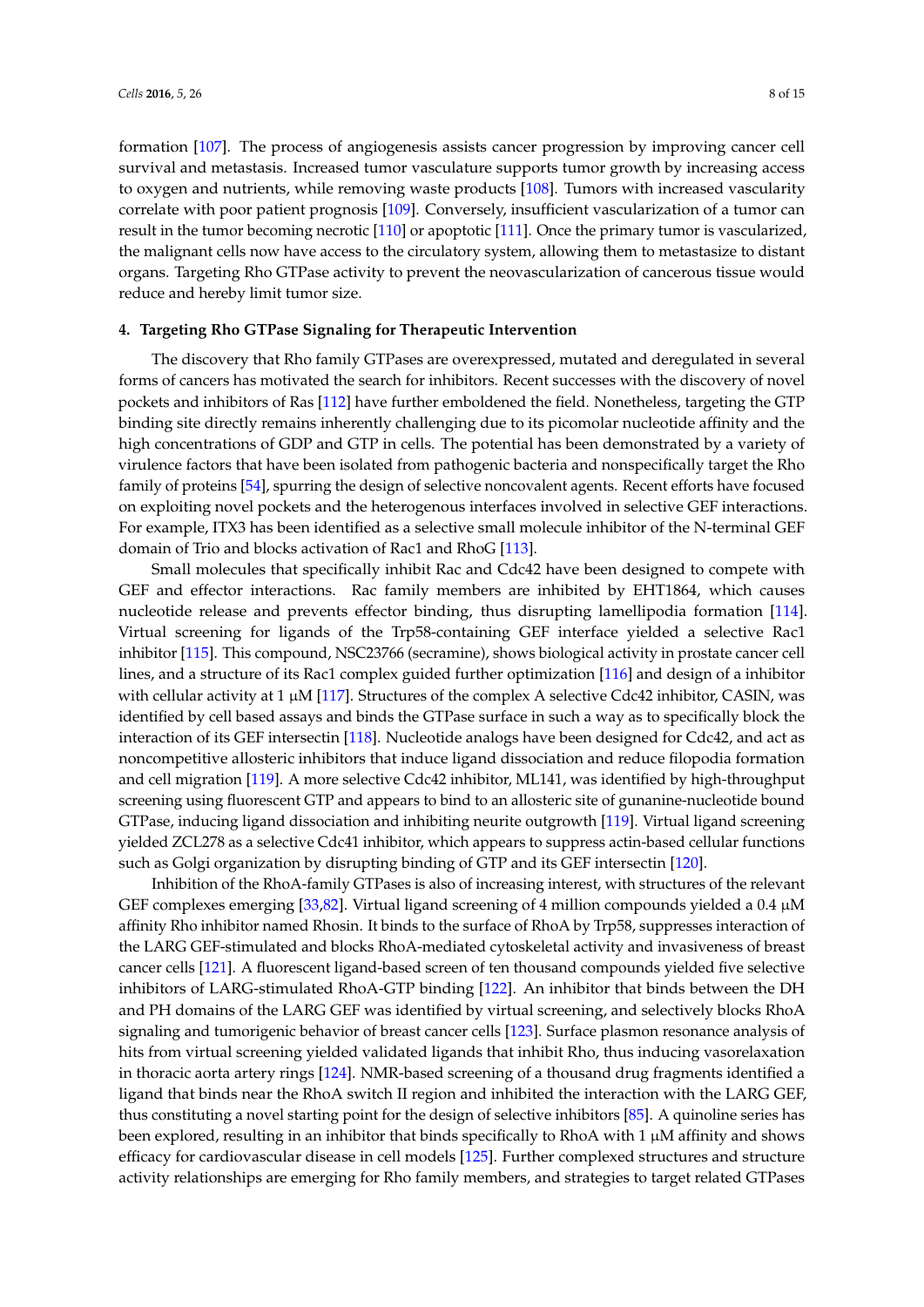are being adopted. Together this will provide valuable tool compounds to better understand the critical target states and pockets, and may be used to optimize lead candidates for clinical trials. Together this demonstrates the growing potential of targeting Rho GTPases and their regulatory complexes for therapeutic intervention.

#### **5. Conclusions**

The design of therapeutic agents that target Rho family members is increasingly feasible based on their increasingly well-defined roles in cancer. Future exploitation of this family will benefit from the wealth of crystal structures of target states and off-target GTPases, and the advent of fragment-based drug discovery that allows identification and exploitation novel druggable pockets. Modern NMR capabilities including ultra-high field magnets, cryogenic probes and robotic autosamplers provide enhanced resolution, sensitivity, and throughput for rapid analysis of ligand binding, allosteric and regulatory mechanisms of Rho proteins and their partners. This approach uniquely provides atomic-level information of the structure, dynamics and interactions of proteins including GTPases on membrane mimicking bicelles and lipid discs that are important for activation *in vivo*. In combination with complementary techniques including surface plasmon resonance, this allows the rapid development of hits into specific lead molecules with efficacy in cancer cells. The ability to identify transient pockets, stabilize transitory target states and exploit protein-protein interfaces is converting previously undruggable proteins into increasingly tractable targets, as underscored by progress with Ras superfamily members. Here we have highlighted three established Rho family targets, which have already yielded new pockets and leads for optimization into drug molecules. This is opening the door for discovery of chemical probes and inhibitors of GTPases and their partners, setting the stage for clinical testing of lead candidates based on understanding of detailed mechanisms of action.

**Acknowledgments:** We thank the Campus Alberta Innovation Program, Medical Research Council and Wellcome Trust for grants awarded to Michael Overduin.

**Conflicts of Interest:** The authors declare no conflict of interest. The founding sponsors had no role in the design of the study; in the collection, analyses, or interpretation of data; in the writing of the manuscript, and in the decision to publish the results.

#### **Abbreviations**

The following abbreviations are used in this manuscript:

| GAP         | <b>GTPase Activating Protein</b>                              |
|-------------|---------------------------------------------------------------|
| <b>GEF</b>  | Guanine nucleotide Exchange Factor                            |
| GDI         | GDO Dissociation Inhibitor                                    |
| LARG        | Leukaemia-Associated Rho GEF                                  |
| AKAP        | A-Kinase Associated Protein                                   |
| mDia1       | Diadphanous-related formin-1                                  |
| eIF4E       | Eukaryotic translation Initiation Factor 4E                   |
| 4E-BP1      | Eukaryotic translation initiation factor 4E Binding Proteim-1 |
| <b>ROCK</b> | Rho-associated protein Kinase                                 |
| <b>VEGF</b> | Vascular Endothelial Growth Factor                            |
|             |                                                               |

#### **References**

- <span id="page-8-0"></span>1. Mott, H.R.; Owen, D. Structures of Ras superfamily effector complexes: What have we learnt in two decades? *Crit. Rev. Biochem. Mol. Biol.* **2015**, *50*, 85–133. [\[CrossRef\]](http://dx.doi.org/10.3109/10409238.2014.999191) [\[PubMed\]](http://www.ncbi.nlm.nih.gov/pubmed/25830673)
- <span id="page-8-1"></span>2. Wuichet, K.; Søgaard-Andersen, L. Evolution and diversity of the Ras superfamily of small GTPases in prokaryotes. *Genome Biol. Evol.* **2015**, *7*, 57–70. [\[CrossRef\]](http://dx.doi.org/10.1093/gbe/evu264) [\[PubMed\]](http://www.ncbi.nlm.nih.gov/pubmed/25480683)
- <span id="page-8-2"></span>3. Rojas, A.M.; Fuentes, G.; Rausell, A.; Valencia, A. The Ras protein superfamily: Evolutionary tree and role of conserved amino acids. *J. Cell Biol.* **2012**, *196*, 189–201. [\[CrossRef\]](http://dx.doi.org/10.1083/jcb.201103008) [\[PubMed\]](http://www.ncbi.nlm.nih.gov/pubmed/22270915)
- <span id="page-8-3"></span>4. Madaule, P.; Axel, R. A novel Ras-related gene family. *Cell* **1985**, *41*, 31–40. [\[CrossRef\]](http://dx.doi.org/10.1016/0092-8674(85)90058-3)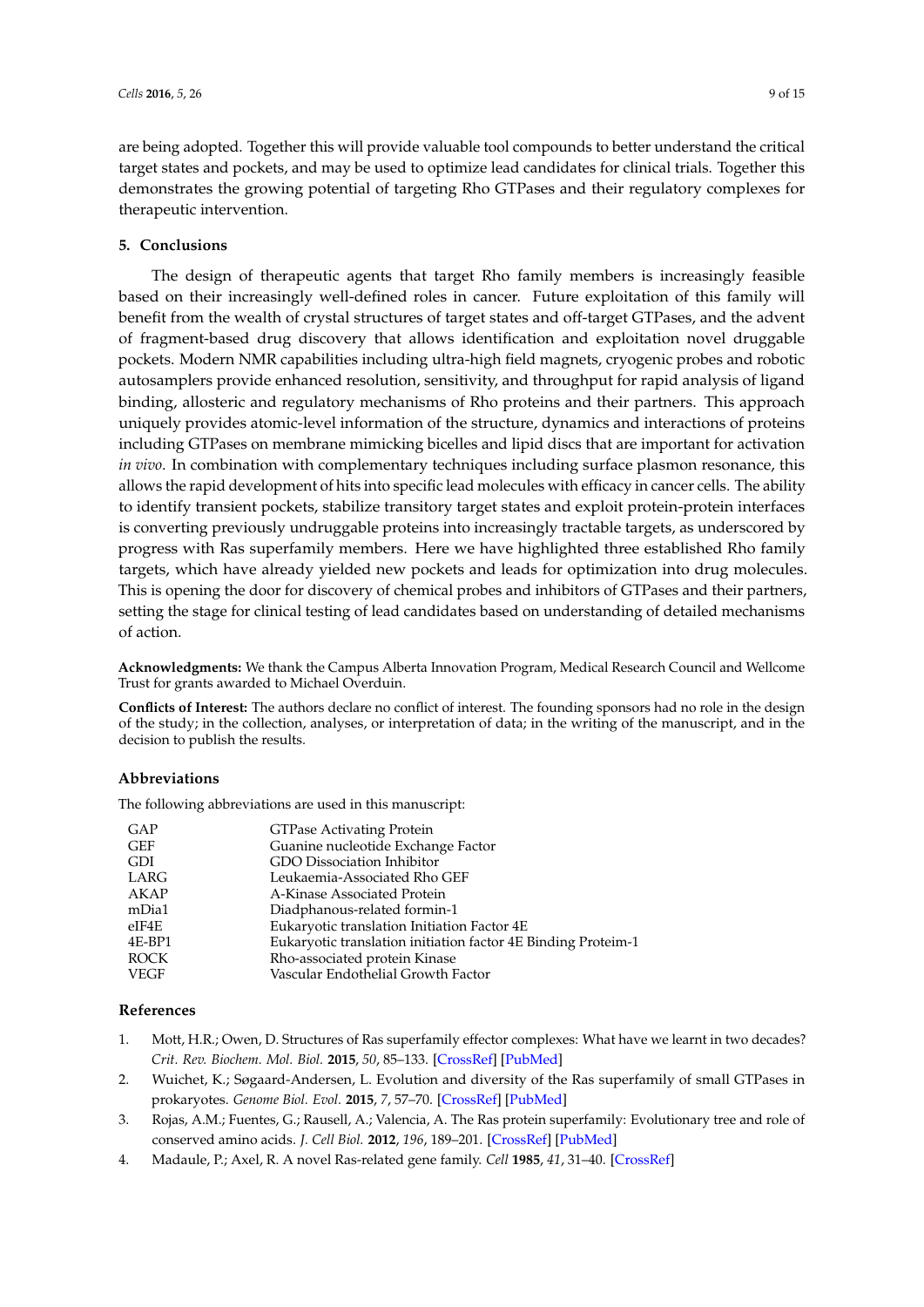- <span id="page-9-0"></span>5. Schmitt, H.D.; Wagner, P.; Pfaff, E.; Gallwitz, D. The Ras-related YPT1 gene product in yeast: A GTP-binding protein that might be involved in microtubule organization. *Cell* **1986**, *47*, 401–412. [\[CrossRef\]](http://dx.doi.org/10.1016/0092-8674(86)90597-0)
- <span id="page-9-1"></span>6. Borda-d'Agua, B.; Infante, E.; Riou, P.; Tajadura, V.; Ridley, A.J. Atypical Rho family members. In *Ras Superfamily Small G Proteins: Biology and Mechanisms 1*; Wittinghofer, A., Ed.; Springer: Vienna, Austria, 2014; pp. 341–361.
- <span id="page-9-2"></span>7. Buchsbaum, R.J. Rho activation at a glance. *J. Cell Sci.* **2007**, *120*, 1149–1152. [\[CrossRef\]](http://dx.doi.org/10.1242/jcs.03428) [\[PubMed\]](http://www.ncbi.nlm.nih.gov/pubmed/17376960)
- <span id="page-9-3"></span>8. Hanna, S.; El-Sibai, M. Signaling networks of Rho GTPases in cell motility. *Cell. Signal.* **2013**, *25*, 1955–1961. [\[CrossRef\]](http://dx.doi.org/10.1016/j.cellsig.2013.04.009) [\[PubMed\]](http://www.ncbi.nlm.nih.gov/pubmed/23669310)
- <span id="page-9-4"></span>9. Sit, S.-T.; Manser, E. Rho GTPases and their role in organizing the actin cytoskeleton. *J. Cell Sci.* **2011**, *124*, 679–683. [\[CrossRef\]](http://dx.doi.org/10.1242/jcs.064964) [\[PubMed\]](http://www.ncbi.nlm.nih.gov/pubmed/21321325)
- <span id="page-9-5"></span>10. Dupont, S.; Morsut, L.; Aragona, M.; Enzo, E.; Giulitti, S.; Cordenonsi, M.; Zanconato, F.; Le Digabel, J.; Forcato, M.; Bicciato, S.; *et al.* Role of YAP/TAZ in mechanotransduction. *Nature* **2011**, *474*, 179–183. [\[CrossRef\]](http://dx.doi.org/10.1038/nature10137) [\[PubMed\]](http://www.ncbi.nlm.nih.gov/pubmed/21654799)
- <span id="page-9-6"></span>11. Miralles, F.; Posern, G.; Zaromytidou, A.-I.; Treisman, R. Actin dynamics control SRF activity by regulation of its coactivator MAL. *Cell* **2003**, *113*, 329–342. [\[CrossRef\]](http://dx.doi.org/10.1016/S0092-8674(03)00278-2)
- <span id="page-9-7"></span>12. Larkin, M.A.; Blackshields, G.; Brown, N.P.; Chenna, R.; McGettigan, P.A.; McWilliam, H.; Valentin, F.; Wallace, I.M.; Wilm, A.; Lopez, R.; *et al.* Clustal W and Clustal X version 2.0. *Bioinformatics* **2007**, *23*, 2947–2948. [\[CrossRef\]](http://dx.doi.org/10.1093/bioinformatics/btm404) [\[PubMed\]](http://www.ncbi.nlm.nih.gov/pubmed/17846036)
- <span id="page-9-8"></span>13. Subramaniam, S. The Biology Workbench—A seamless database and analysis environment for the biologist. *Proteins* **1998**, *32*, 1–2. [\[CrossRef\]](http://dx.doi.org/10.1002/(SICI)1097-0134(19980701)32:1<1::AID-PROT1>3.0.CO;2-Q)
- <span id="page-9-9"></span>14. Wennerberg, K.; Rossman, K.L.; Der, C.J. The Ras superfamily at a glance. *J. Cell Sci.* **2005**, *118*, 843–846. [\[CrossRef\]](http://dx.doi.org/10.1242/jcs.01660) [\[PubMed\]](http://www.ncbi.nlm.nih.gov/pubmed/15731001)
- <span id="page-9-10"></span>15. Parri, M.; Chiarugi, P. Rac and Rho GTPases in cancer cell motility control. *Cell Commun. Signal. CCS* **2010**, *8*, 23. [\[CrossRef\]](http://dx.doi.org/10.1186/1478-811X-8-23) [\[PubMed\]](http://www.ncbi.nlm.nih.gov/pubmed/20822528)
- <span id="page-9-11"></span>16. Pai, E.F.; Krengel, U.; Petsko, G.A.; Goody, R.S.; Kabsch, W.; Wittinghofer, A. Refined crystal structure of the triphosphate conformation of H-ras p21 at 1.35 A resolution: Implications for the mechanism of GTP hydrolysis. *EMBO J.* **1990**, *9*, 2351–2359. [\[PubMed\]](http://www.ncbi.nlm.nih.gov/pubmed/2196171)
- <span id="page-9-12"></span>17. Cherfils, J.; Zeghouf, M. Chronicles of the GTPase switch. *Nat. Chem. Biol.* **2011**, *7*, 493–495. [\[CrossRef\]](http://dx.doi.org/10.1038/nchembio.608) [\[PubMed\]](http://www.ncbi.nlm.nih.gov/pubmed/21769091)
- <span id="page-9-13"></span>18. Karnoub, A.E.; Symons, M.; Campbell, S.L.; Der, C.J. Molecular basis for Rho GTPase signaling specificity. *Breast Cancer Res. Treat.* **2004**, *84*, 61–71. [\[CrossRef\]](http://dx.doi.org/10.1023/B:BREA.0000018427.84929.5c) [\[PubMed\]](http://www.ncbi.nlm.nih.gov/pubmed/14999155)
- <span id="page-9-14"></span>19. Cherfils, J.; Zeghouf, M. Regulation of small GTPases by GEFs, GAPs, and GDIs. *Physiol. Rev.* **2013**, *93*, 269–309. [\[CrossRef\]](http://dx.doi.org/10.1152/physrev.00003.2012) [\[PubMed\]](http://www.ncbi.nlm.nih.gov/pubmed/23303910)
- <span id="page-9-15"></span>20. Wittinghofer, A.; Vetter, I.R. Structure-function relationships of the G domain, a canonical switch motif. *Annu. Rev. Biochem.* **2011**, *80*, 943–971. [\[CrossRef\]](http://dx.doi.org/10.1146/annurev-biochem-062708-134043) [\[PubMed\]](http://www.ncbi.nlm.nih.gov/pubmed/21675921)
- <span id="page-9-16"></span>21. Schaefer, A.; Reinhard, N.R.; Hordijk, P.L. Toward understanding RhoGTPase specificity: Structure, function and local activation. *Small GTPases* **2014**, *5*, 6. [\[CrossRef\]](http://dx.doi.org/10.4161/21541248.2014.968004) [\[PubMed\]](http://www.ncbi.nlm.nih.gov/pubmed/25483298)
- <span id="page-9-17"></span>22. Hamel, B.; Monaghan-Benson, E.; Rojas, R.J.; Temple, B.R.S.; Marston, D.J.; Burridge, K.; Sondek, J. SmgGDS is a guanine nucleotide exchange factor that specifically activates RhoA and RhoC. *J. Biol. Chem.* **2011**, *286*, 12141–12148. [\[CrossRef\]](http://dx.doi.org/10.1074/jbc.M110.191122) [\[PubMed\]](http://www.ncbi.nlm.nih.gov/pubmed/21242305)
- <span id="page-9-18"></span>23. Ramos, S.; Khademi, F.; Somesh, B.P.; Rivero, F. Genomic organization and expression profile of the small GTPases of the RhoBTB family in human and mouse. *Gene* **2002**, *298*, 147–157. [\[CrossRef\]](http://dx.doi.org/10.1016/S0378-1119(02)00980-0)
- <span id="page-9-19"></span>24. Gao, J.; Liao, J.; Yang, G.-Y. CAAX-box protein, prenylation process and carcinogenesis. *Am. J. Transl. Res.* **2009**, *1*, 312–325. [\[PubMed\]](http://www.ncbi.nlm.nih.gov/pubmed/19956441)
- <span id="page-9-20"></span>25. Winter-Vann, A.M.; Casey, P.J. Post-prenylation-processing enzymes as new targets in oncogenesis. *Nat. Rev. Cancer* **2005**, *5*, 405–412. [\[CrossRef\]](http://dx.doi.org/10.1038/nrc1612) [\[PubMed\]](http://www.ncbi.nlm.nih.gov/pubmed/15864282)
- <span id="page-9-21"></span>26. Michaelson, D.; Silletti, J.; Murphy, G.; D'Eustachio, P.; Rush, M.; Philips, M.R. Differential localization of Rho GTPases in live cells regulation by hypervariable regions and Rhogdi binding. *J. Cell Biol.* **2001**, *152*, 111–126. [\[CrossRef\]](http://dx.doi.org/10.1083/jcb.152.1.111) [\[PubMed\]](http://www.ncbi.nlm.nih.gov/pubmed/11149925)
- <span id="page-9-22"></span>27. Roberts, P.J.; Mitin, N.; Keller, P.J.; Chenette, E.J.; Madigan, J.P.; Currin, R.O.; Cox, A.D.; Wilson, O.; Kirschmeier, P.; Der, C.J. Rho family GTPase modification and dependence on CAAX motif-signaled posttranslational modification. *J. Biol. Chem.* **2008**, *283*, 25150–25163. [\[CrossRef\]](http://dx.doi.org/10.1074/jbc.M800882200) [\[PubMed\]](http://www.ncbi.nlm.nih.gov/pubmed/18614539)
- <span id="page-9-23"></span>28. Hakoshima, T. Structural basis of the Rho GTPase signaling. *J. Biochem. (Tokyo)* **2003**, *134*, 327–331. [\[CrossRef\]](http://dx.doi.org/10.1093/jb/mvg149)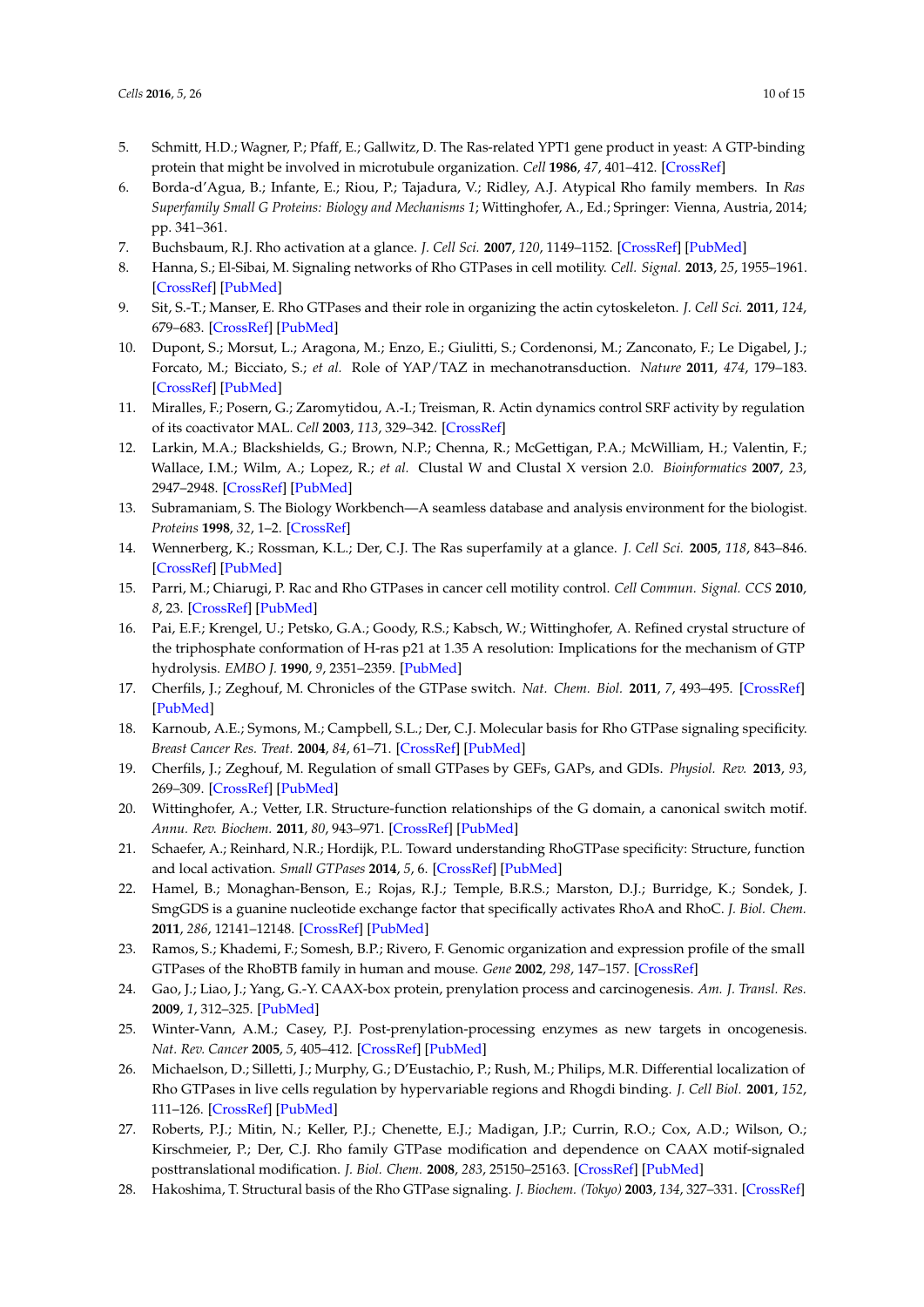- <span id="page-10-0"></span>29. Fiegen, D.; Haeusler, L.-C.; Blumenstein, L.; Herbrand, U.; Dvorsky, R.; Vetter, I.R.; Ahmadian, M.R. Alternative splicing of Rac1 generates Rac1b, a self-activating GTPase. *J. Biol. Chem.* **2004**, *279*, 4743–4749. [\[CrossRef\]](http://dx.doi.org/10.1074/jbc.M310281200) [\[PubMed\]](http://www.ncbi.nlm.nih.gov/pubmed/14625275)
- <span id="page-10-1"></span>30. Stogios, P.J.; Downs, G.S.; Jauhal, J.J.; Nandra, S.K.; Privé, G.G. Sequence and structural analysis of BTB domain proteins. *Genome Biol.* **2005**, *6*, R82. [\[CrossRef\]](http://dx.doi.org/10.1186/gb-2005-6-10-r82) [\[PubMed\]](http://www.ncbi.nlm.nih.gov/pubmed/16207353)
- <span id="page-10-2"></span>31. Perez-Torrado, R.; Yamada, D.; Defossez, P.-A. Born to bind: The BTB protein–protein interaction domain. *BioEssays* **2006**, *28*, 1194–1202. [\[CrossRef\]](http://dx.doi.org/10.1002/bies.20500) [\[PubMed\]](http://www.ncbi.nlm.nih.gov/pubmed/17120193)
- <span id="page-10-3"></span>32. Wilkins, A.; Ping, Q.; Carpenter, C.L. RhoBTB2 is a substrate of the mammalian Cul3 ubiquitin ligase complex. *Genes Dev.* **2004**, *18*, 856–861. [\[CrossRef\]](http://dx.doi.org/10.1101/gad.1177904) [\[PubMed\]](http://www.ncbi.nlm.nih.gov/pubmed/15107402)
- <span id="page-10-4"></span>33. Abdul Azeez, K.R.; Knapp, S.; Fernandes, J.M.P.; Klussmann, E.; Elkins, J.M. The crystal structure of the RhoA–AKAP-Lbc DH–PH domain complex. *Biochem. J.* **2014**, *464*, 231–239. [\[CrossRef\]](http://dx.doi.org/10.1042/BJ20140606) [\[PubMed\]](http://www.ncbi.nlm.nih.gov/pubmed/25186459)
- <span id="page-10-5"></span>34. Kapp, G.T.; Liu, S.; Stein, A.; Wong, D.T.; Reményi, A.; Yeh, B.J.; Fraser, J.S.; Taunton, J.; Lim, W.A.; Kortemme, T. Control of protein signaling using a computationally designed GTPase/GEF orthogonal pair. *Proc. Natl. Acad. Sci. USA* **2012**, *109*, 5277–5282. [\[CrossRef\]](http://dx.doi.org/10.1073/pnas.1114487109) [\[PubMed\]](http://www.ncbi.nlm.nih.gov/pubmed/22403064)
- <span id="page-10-6"></span>35. DerMardirossian, C.; Bokoch, G.M. GDIs: Central regulatory molecules in Rho GTPase activation. *Trends Cell Biol.* **2005**, *15*, 356–363. [\[CrossRef\]](http://dx.doi.org/10.1016/j.tcb.2005.05.001) [\[PubMed\]](http://www.ncbi.nlm.nih.gov/pubmed/15921909)
- <span id="page-10-7"></span>36. Bos, J.L.; Rehmann, H.; Wittinghofer, A. GEFs and GAPs: Critical elements in the control of small G proteins. *Cell* **2007**, *129*, 865–877. [\[CrossRef\]](http://dx.doi.org/10.1016/j.cell.2007.05.018) [\[PubMed\]](http://www.ncbi.nlm.nih.gov/pubmed/17540168)
- <span id="page-10-8"></span>37. Moon, S.Y.; Zheng, Y. Rho GTPase-activating proteins in cell regulation. *Trends Cell Biol.* **2003**, *13*, 13–22. [\[CrossRef\]](http://dx.doi.org/10.1016/S0962-8924(02)00004-1)
- <span id="page-10-9"></span>38. Lang, P.; Gesbert, F.; Thiberge, J.M.; Troalen, F.; Dutartre, H.; Chavrier, P.; Bertoglio, J. Characterization of a monoclonal antibody specific for the Ras-related GTP-binding protein Rho A. *Biochem. Biophys. Res. Commun.* **1993**, *196*, 1522–1528. [\[CrossRef\]](http://dx.doi.org/10.1006/bbrc.1993.2424) [\[PubMed\]](http://www.ncbi.nlm.nih.gov/pubmed/8250908)
- <span id="page-10-10"></span>39. Olofsson, B. Rho Guanine dissociation inhibitors: Pivotal molecules in cellular signalling. *Cell. Signal.* **1999**, *11*, 545–554. [\[CrossRef\]](http://dx.doi.org/10.1016/S0898-6568(98)00063-1)
- <span id="page-10-11"></span>40. Shi, J.; Wei, L. Rho kinase in the regulation of cell death and survival. *Arch. Immunol. Ther. Exp. (Warsz.)* **2007**, *55*, 61–75. [\[CrossRef\]](http://dx.doi.org/10.1007/s00005-007-0009-7) [\[PubMed\]](http://www.ncbi.nlm.nih.gov/pubmed/17347801)
- <span id="page-10-12"></span>41. Ishizaki, T.; Maekawa, M.; Fujisawa, K.; Okawa, K.; Iwamatsu, A.; Fujita, A.; Watanabe, N.; Saito, Y.; Kakizuka, A.; Morii, N.; *et al.* The small GTP-binding protein Rho binds to and activates a 160 kDa Ser/Thr protein kinase homologous to myotonic dystrophy kinase. *EMBO J.* **1996**, *15*, 1885–1893. [\[PubMed\]](http://www.ncbi.nlm.nih.gov/pubmed/8617235)
- <span id="page-10-13"></span>42. Ongusaha, P.P.; Kim, H.-G.; Boswell, S.A.; Ridley, A.J.; Der, C.J.; Dotto, G.P.; Kim, Y.-B.; Aaronson, S.A.; Lee, S.W. RhoE is a pro-survival p53 target gene that inhibits ROCK I-mediated apoptosis in response to genotoxic stress. *Curr. Biol.* **2006**, *16*, 2466–2472. [\[CrossRef\]](http://dx.doi.org/10.1016/j.cub.2006.10.056) [\[PubMed\]](http://www.ncbi.nlm.nih.gov/pubmed/17174923)
- <span id="page-10-14"></span>43. Riento, K.; Totty, N.; Villalonga, P.; Garg, R.; Guasch, R.; Ridley, A.J. RhoE function is regulated by ROCK I-mediated phosphorylation. *EMBO J.* **2005**, *24*, 1170–1180. [\[CrossRef\]](http://dx.doi.org/10.1038/sj.emboj.7600612) [\[PubMed\]](http://www.ncbi.nlm.nih.gov/pubmed/15775972)
- <span id="page-10-15"></span>44. Mitin, N.; Roberts, P.; Chenette, E.; Der, C. Posttranslational lipid modification of Rho family small GTPases. In *Rho GTPases*; Rivero, F., Ed.; Methods in Molecular Biology; Springer: New York, NY, USA, 2012; pp. 87–95.
- <span id="page-10-16"></span>45. Dransart, E.; Olofsson, B.; Cherfils, J. RhoGDIs revisited: Novel roles in Rho regulation. *Traffic* **2005**, *6*, 957–966. [\[CrossRef\]](http://dx.doi.org/10.1111/j.1600-0854.2005.00335.x) [\[PubMed\]](http://www.ncbi.nlm.nih.gov/pubmed/16190977)
- <span id="page-10-17"></span>46. Aicart-Ramos, C.; Valero, R.A.; Rodriguez-Crespo, I. Protein palmitoylation and subcellular trafficking. *Biochim. Biophys. Acta Biomembr.* **2011**, *1808*, 2981–2994. [\[CrossRef\]](http://dx.doi.org/10.1016/j.bbamem.2011.07.009) [\[PubMed\]](http://www.ncbi.nlm.nih.gov/pubmed/21819967)
- <span id="page-10-18"></span>47. Nishimura, A.; Linder, M.E. Identification of a novel prenyl and palmitoyl modification at the CaaX motif of Cdc42 that regulates RhoGDI binding. *Mol. Cell. Biol.* **2013**, *33*, 1417–1429. [\[CrossRef\]](http://dx.doi.org/10.1128/MCB.01398-12) [\[PubMed\]](http://www.ncbi.nlm.nih.gov/pubmed/23358418)
- <span id="page-10-19"></span>48. Linder, M.E.; Deschenes, R.J. Palmitoylation: Policing protein stability and traffic. *Nat. Rev. Mol. Cell Biol.* **2007**, *8*, 74–84. [\[CrossRef\]](http://dx.doi.org/10.1038/nrm2084) [\[PubMed\]](http://www.ncbi.nlm.nih.gov/pubmed/17183362)
- <span id="page-10-20"></span>49. Rocks, O.; Gerauer, M.; Vartak, N.; Koch, S.; Huang, Z.-P.; Pechlivanis, M.; Kuhlmann, J.; Brunsveld, L.; Chandra, A.; Ellinger, B.; *et al.* The Palmitoylation machinery is a spatially organizing system for peripheral membrane proteins. *Cell* **2010**, *141*, 458–471. [\[CrossRef\]](http://dx.doi.org/10.1016/j.cell.2010.04.007) [\[PubMed\]](http://www.ncbi.nlm.nih.gov/pubmed/20416930)
- <span id="page-10-21"></span>50. Hornbeck, P.V.; Zhang, B.; Murray, B.; Kornhauser, J.M.; Latham, V.; Skrzypek, E. PhosphoSitePlus, 2014: Mutations, PTMs and recalibrations. *Nucleic Acids Res.* **2015**, *43*, D512–D520. [\[CrossRef\]](http://dx.doi.org/10.1093/nar/gku1267) [\[PubMed\]](http://www.ncbi.nlm.nih.gov/pubmed/25514926)
- <span id="page-10-22"></span>51. Kwon, T.; Kwon, D.Y.; Chun, J.; Kim, J.H.; Kang, S.S. Akt protein kinase inhibits Rac1-GTP binding through phosphorylation at serine 71 of Rac1. *J. Biol. Chem.* **2000**, *275*, 423–428. [\[CrossRef\]](http://dx.doi.org/10.1074/jbc.275.1.423) [\[PubMed\]](http://www.ncbi.nlm.nih.gov/pubmed/10617634)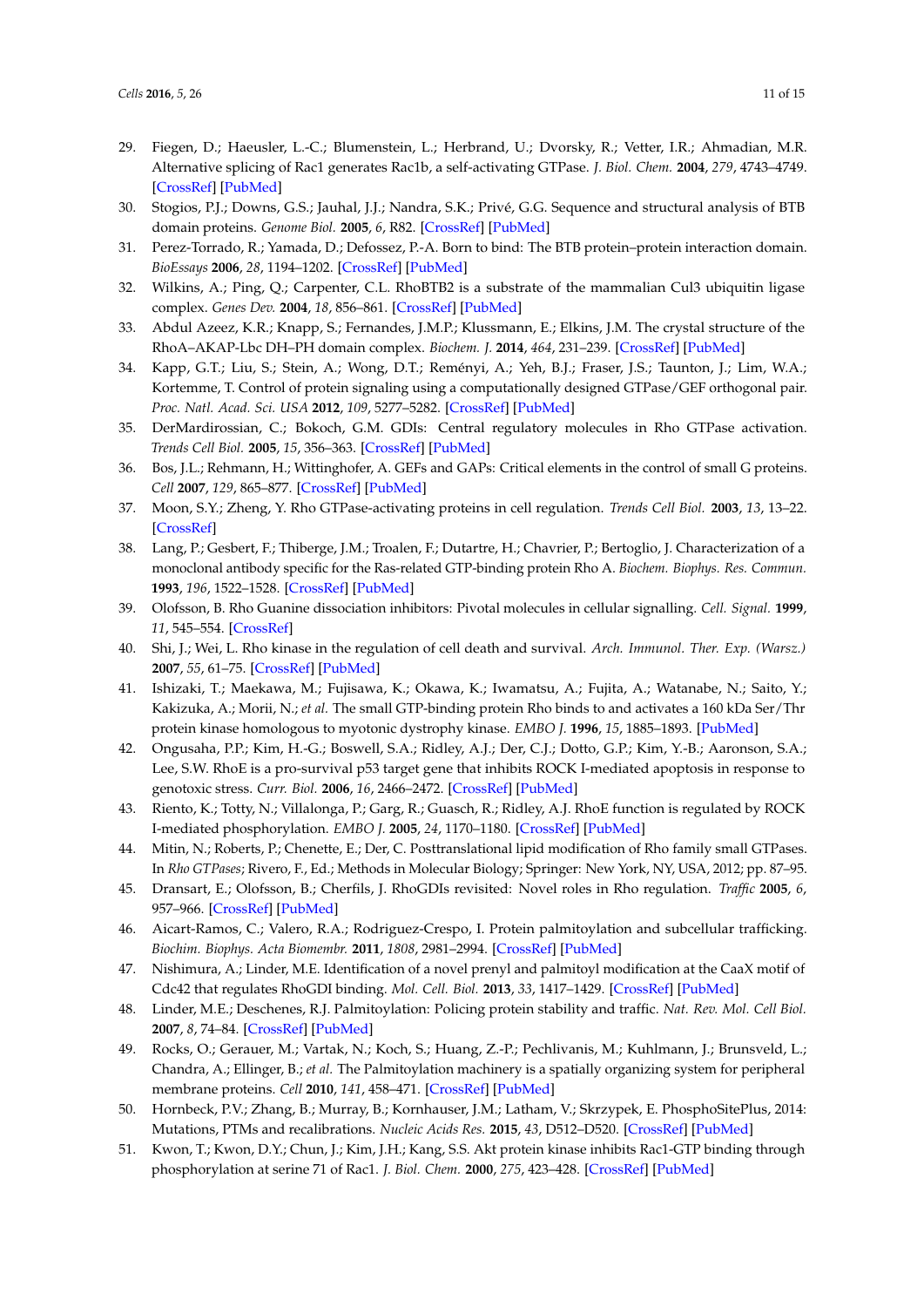- <span id="page-11-0"></span>52. Nusser, N.; Gosmanova, E.; Makarova, N.; Fujiwara, Y.; Yang, L.; Guo, F.; Luo, Y.; Zheng, Y.; Tigyi, G. Serine phosphorylation differentially affects RhoA binding to effectors: Implications to NGF-induced neurite outgrowth. *Cell. Signal.* **2006**, *18*, 704–714. [\[CrossRef\]](http://dx.doi.org/10.1016/j.cellsig.2005.06.010) [\[PubMed\]](http://www.ncbi.nlm.nih.gov/pubmed/16109481)
- <span id="page-11-1"></span>53. Forget, M.-A.; Desrosiers, R.R.; Gingras, D.; Béliveau, R. Phosphorylation states of Cdc42 and RhoA regulate their interactions with Rho GDP dissociation inhibitor and their extraction from biological membranes. *Biochem. J.* **2002**, *361*, 243. [\[CrossRef\]](http://dx.doi.org/10.1042/bj3610243) [\[PubMed\]](http://www.ncbi.nlm.nih.gov/pubmed/11772396)
- <span id="page-11-2"></span>54. Lemichez, E.; Aktories, K. Hijacking of Rho GTPases during bacterial infection. *Exp. Cell Res.* **2013**, *319*, 2329–2336. [\[CrossRef\]](http://dx.doi.org/10.1016/j.yexcr.2013.04.021) [\[PubMed\]](http://www.ncbi.nlm.nih.gov/pubmed/23648569)
- <span id="page-11-3"></span>55. Sehr, P.; Joseph, G.; Genth, H.; Just, I.; Pick, E.; Aktories, K. Glucosylation and ADP Ribosylation of Rho proteins: Effects on nucleotide binding, GTPase activity, and effector coupling. *Biochemistry (Mosc.)* **1998**, *37*, 5296–5304. [\[CrossRef\]](http://dx.doi.org/10.1021/bi972592c) [\[PubMed\]](http://www.ncbi.nlm.nih.gov/pubmed/9548761)
- <span id="page-11-4"></span>56. Li, H.; Peyrollier, K.; Kilic, G.; Brakebusch, C. Rho GTPases and cancer. *BioFactors* **2014**, *40*, 226–235. [\[CrossRef\]](http://dx.doi.org/10.1002/biof.1155) [\[PubMed\]](http://www.ncbi.nlm.nih.gov/pubmed/24375503)
- <span id="page-11-5"></span>57. Fritz, G.; Just, I.; Kaina, B. Rho GTPases are over-expressed in human tumors. *Int. J. Cancer* **1999**, *81*, 682–687. [\[CrossRef\]](http://dx.doi.org/10.1002/(SICI)1097-0215(19990531)81:5<682::AID-IJC2>3.0.CO;2-B)
- <span id="page-11-6"></span>58. Pillé, J.-Y.; Denoyelle, C.; Varet, J.; Bertrand, J.-R.; Soria, J.; Opolon, P.; Lu, H.; Pritchard, L.-L.; Vannier, J.-P.; Malvy, C.; *et al.* Anti-RhoA and Anti-RhoC siRNAs inhibit the proliferation and invasiveness of MDA-MB-231 breast cancer cells *in vitro* and *in vivo*. *Mol. Ther.* **2005**, *11*, 267–274. [\[CrossRef\]](http://dx.doi.org/10.1016/j.ymthe.2004.08.029) [\[PubMed\]](http://www.ncbi.nlm.nih.gov/pubmed/15668138)
- <span id="page-11-7"></span>59. Engers, R.; Ziegler, S.; Mueller, M.; Walter, A.; Willers, R.; Gabbert, H.E. Prognostic relevance of increased Rac GTPase expression in prostate carcinomas. *Endocr. Relat. Cancer* **2007**, *14*, 245–256. [\[CrossRef\]](http://dx.doi.org/10.1677/ERC-06-0036) [\[PubMed\]](http://www.ncbi.nlm.nih.gov/pubmed/17639041)
- <span id="page-11-8"></span>60. Lin, Y.; Zheng, Y. Approaches of targeting Rho GTPases in cancer drug discovery. *Expert Opin. Drug Discov.* **2015**, *10*, 991–1010. [\[CrossRef\]](http://dx.doi.org/10.1517/17460441.2015.1058775) [\[PubMed\]](http://www.ncbi.nlm.nih.gov/pubmed/26087073)
- <span id="page-11-9"></span>61. Esufali, S.; Charames, G.S.; Pethe, V.V.; Buongiorno, P.; Bapat, B. Activation of tumor-specific splice variant Rac1b by dishevelled promotes canonical Wnt signaling and decreased adhesion of colorectal cancer cells. *Cancer Res.* **2007**, *67*, 2469–2479. [\[CrossRef\]](http://dx.doi.org/10.1158/0008-5472.CAN-06-2843) [\[PubMed\]](http://www.ncbi.nlm.nih.gov/pubmed/17363564)
- <span id="page-11-10"></span>62. Matos, P.; Jordan, P. Increased Rac1b expression sustains colorectal tumor cell survival. *Mol. Cancer Res.* **2008**, *6*, 1178–1184. [\[CrossRef\]](http://dx.doi.org/10.1158/1541-7786.MCR-08-0008) [\[PubMed\]](http://www.ncbi.nlm.nih.gov/pubmed/18644982)
- <span id="page-11-11"></span>63. Gómez del Pulgar, T.; Valdés-Mora, F.; Bandrés, E.; Pérez-Palacios, R.; Espina, C.; Cejas, P.; García-Cabezas, M.; Nistal, M.; Casado, E.; González-Barón, M.; *et al.* Cdc42 is highly expressed in colorectal adenocarcinoma and downregulates ID4 through an epigenetic mechanism. *Int. J. Oncol.* **2008**, *33*, 185–193. [\[CrossRef\]](http://dx.doi.org/10.3892/ijo.33.1.185) [\[PubMed\]](http://www.ncbi.nlm.nih.gov/pubmed/18575765)
- <span id="page-11-12"></span>64. Liu, Y.; Song, N.; Ren, K.; Meng, S.; Xie, Y.; Long, Q.; Chen, X.; Zhao, X. Expression loss and revivification of RhoB gene in ovary carcinoma carcinogenesis and development. *PLoS ONE* **2013**, *8*, e78417. [\[CrossRef\]](http://dx.doi.org/10.1371/journal.pone.0078417) [\[PubMed\]](http://www.ncbi.nlm.nih.gov/pubmed/24223801)
- <span id="page-11-13"></span>65. Fernández-Medarde, A.; Santos, E. Ras in cancer and developmental diseases. *Genes Cancer* **2011**, *2*, 344–358. [\[CrossRef\]](http://dx.doi.org/10.1177/1947601911411084) [\[PubMed\]](http://www.ncbi.nlm.nih.gov/pubmed/21779504)
- <span id="page-11-14"></span>66. Forbes, S.A.; Beare, D.; Gunasekaran, P.; Leung, K.; Bindal, N.; Boutselakis, H.; Ding, M.; Bamford, S.; Cole, C.; Ward, S.; *et al.* COSMIC: Exploring the world's knowledge of somatic mutations in human cancer. *Nucleic Acids Res.* **2015**, *43*, D805–D811. [\[CrossRef\]](http://dx.doi.org/10.1093/nar/gku1075) [\[PubMed\]](http://www.ncbi.nlm.nih.gov/pubmed/25355519)
- <span id="page-11-15"></span>67. Orgaz, J.L.; Herraiz, C.; Sanz-Moreno, V. Rho GTPases modulate malignant transformation of tumor cells. *Small GTPases* **2014**, *5*, e983867. [\[CrossRef\]](http://dx.doi.org/10.4161/sgtp.29019) [\[PubMed\]](http://www.ncbi.nlm.nih.gov/pubmed/25036871)
- <span id="page-11-16"></span>68. Hodis, E.; Watson, I.R.; Kryukov, G.V.; Arold, S.T.; Imielinski, M.; Theurillat, J.-P.; Nickerson, E.; Auclair, D.; Li, L.; Place, C.; *et al.* A landscape of driver mutations in melanoma. *Cell* **2012**, *150*, 251–263. [\[CrossRef\]](http://dx.doi.org/10.1016/j.cell.2012.06.024) [\[PubMed\]](http://www.ncbi.nlm.nih.gov/pubmed/22817889)
- 69. Krauthammer, M.; Kong, Y.; Ha, B.H.; Evans, P.; Bacchiocchi, A.; McCusker, J.P.; Cheng, E.; Davis, M.J.; Goh, G.; Choi, M.; *et al.* Exome sequencing identifies recurrent somatic RAC1 mutations in melanoma. *Nat. Genet.* **2012**, *44*, 1006–1014. [\[CrossRef\]](http://dx.doi.org/10.1038/ng.2359) [\[PubMed\]](http://www.ncbi.nlm.nih.gov/pubmed/22842228)
- <span id="page-11-17"></span>70. Mar, V.J.; Wong, S.Q.; Logan, A.; Nguyen, T.; Cebon, J.; Kelly, J.W.; Wolfe, R.; Dobrovic, A.; McLean, C.; McArthur, G.A. Clinical and pathological associations of the activating RAC1 P29S mutation in primary cutaneous melanoma. *Pigment Cell Melanoma Res.* **2014**, *27*, 1117–1125. [\[CrossRef\]](http://dx.doi.org/10.1111/pcmr.12295) [\[PubMed\]](http://www.ncbi.nlm.nih.gov/pubmed/25043693)
- <span id="page-11-18"></span>71. Ridley, A.J.; Paterson, H.F.; Johnston, C.L.; Diekmann, D.; Hall, A. The small GTP-binding protein Rac regulates growth factor-induced membrane ruffling. *Cell* **1992**, *70*, 401–410. [\[CrossRef\]](http://dx.doi.org/10.1016/0092-8674(92)90164-8)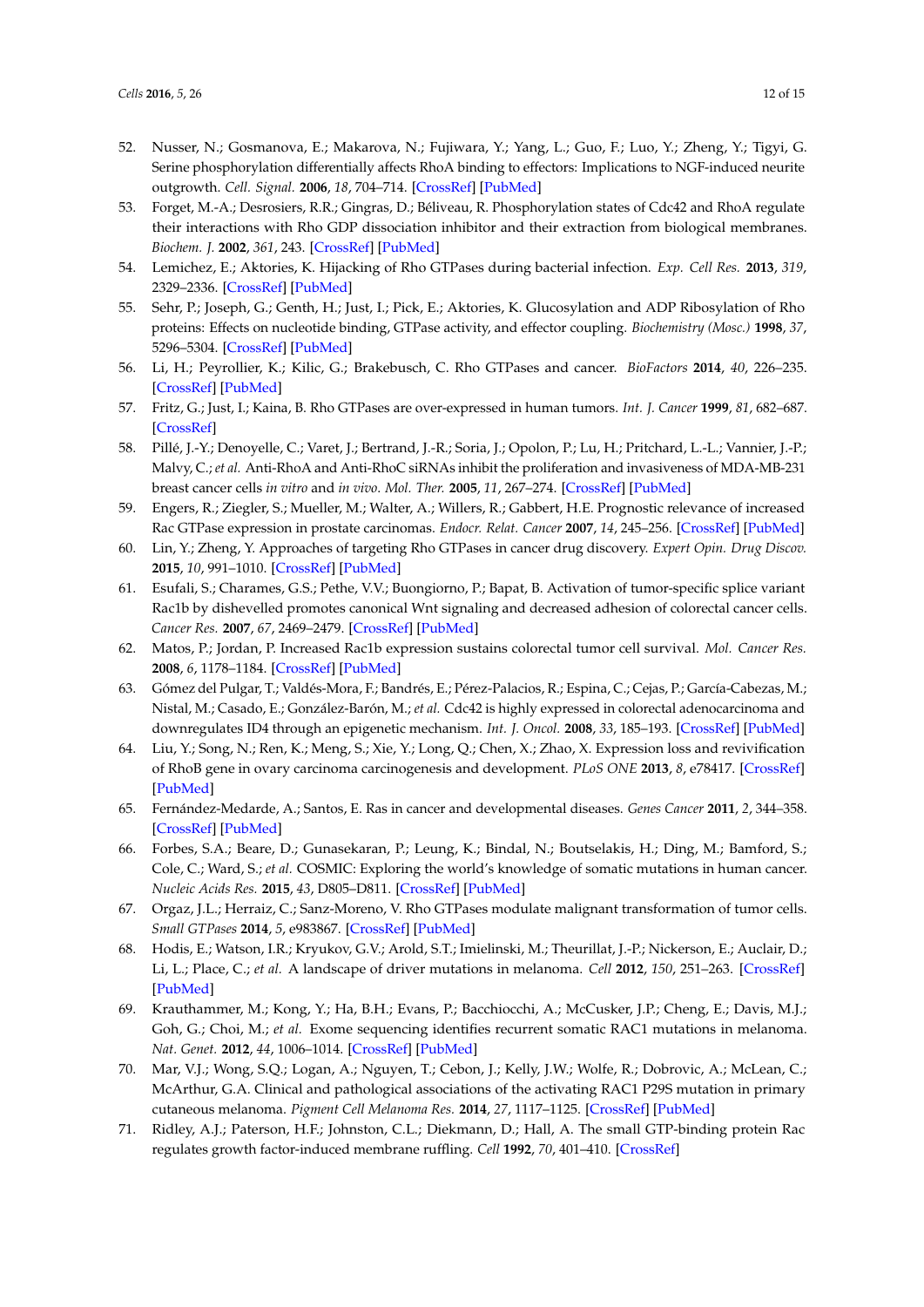- <span id="page-12-0"></span>72. Manso, R.; Sánchez-Beato, M.; Monsalvo, S.; Gómez, S.; Cereceda, L.; Llamas, P.; Rojo, F.; Mollejo, M.; Menárguez, J.; Alves, J.; *et al.* The RHOA G17V gene mutation occurs frequently in peripheral T-cell lymphoma and is associated with a characteristic molecular signature. *Blood* **2014**, *123*, 2893–2894. [\[CrossRef\]](http://dx.doi.org/10.1182/blood-2014-02-555946) [\[PubMed\]](http://www.ncbi.nlm.nih.gov/pubmed/24786457)
- 73. Palomero, T.; Couronné, L.; Khiabanian, H.; Kim, M.-Y.; Ambesi-Impiombato, A.; Perez-Garcia, A.; Carpenter, Z.; Abate, F.; Allegretta, M.; Haydu, J.E.; *et al.* Recurrent mutations in epigenetic regulators, RHOA and FYN kinase in peripheral T cell lymphomas. *Nat. Genet.* **2014**, *46*, 166–170. [\[CrossRef\]](http://dx.doi.org/10.1038/ng.2873) [\[PubMed\]](http://www.ncbi.nlm.nih.gov/pubmed/24413734)
- 74. Sakata-Yanagimoto, M.; Enami, T.; Yoshida, K.; Shiraishi, Y.; Ishii, R.; Miyake, Y.; Muto, H.; Tsuyama, N.; Sato-Otsubo, A.; Okuno, Y.; *et al.* Somatic RHOA mutation in angioimmunoblastic T cell lymphoma. *Nat. Genet.* **2014**, *46*, 171–175. [\[CrossRef\]](http://dx.doi.org/10.1038/ng.2872) [\[PubMed\]](http://www.ncbi.nlm.nih.gov/pubmed/24413737)
- <span id="page-12-1"></span>75. Yoo, H.Y.; Sung, M.K.; Lee, S.H.; Kim, S.; Lee, H.; Park, S.; Kim, S.C.; Lee, B.; Rho, K.; Lee, J.-E.; *et al.* A recurrent inactivating mutation in RHOA GTPase in angioimmunoblastic T cell lymphoma. *Nat. Genet.* **2014**, *46*, 371–375. [\[CrossRef\]](http://dx.doi.org/10.1038/ng.2916) [\[PubMed\]](http://www.ncbi.nlm.nih.gov/pubmed/24584070)
- <span id="page-12-2"></span>76. Nagata, Y.; Kontani, K.; Enami, T.; Kataoka, K.; Ishii, R.; Totoki, Y.; Kataoka, T.R.; Hirata, M.; Aoki, K.; Nakano, K.; *et al.* Variegated RHOA mutations in adult T-cell leukemia/lymphoma. *Blood* **2016**, *127*, 596–604. [\[CrossRef\]](http://dx.doi.org/10.1182/blood-2015-06-644948) [\[PubMed\]](http://www.ncbi.nlm.nih.gov/pubmed/26574607)
- <span id="page-12-3"></span>77. Mardis, E.R.; Ding, L.; Dooling, D.J.; Larson, D.E.; McLellan, M.D.; Chen, K.; Koboldt, D.C.; Fulton, R.S.; Delehaunty, K.D.; McGrath, S.D.; *et al.* Recurring mutations found by sequencing an acute myeloid leukemia genome. *N. Engl. J. Med.* **2009**, *361*, 1058–1066. [\[CrossRef\]](http://dx.doi.org/10.1056/NEJMoa0903840) [\[PubMed\]](http://www.ncbi.nlm.nih.gov/pubmed/19657110)
- <span id="page-12-4"></span>78. Fernandez-Zapico, M.E.; Gonzalez-Paz, N.C.; Weiss, E.; Savoy, D.N.; Molina, J.R.; Fonseca, R.; Smyrk, T.C.; Chari, S.T.; Urrutia, R.; Billadeau, D.D. Ectopic expression of VAV1 reveals an unexpected role in pancreatic cancer tumorigenesis. *Cancer Cell* **2005**, *7*, 39–49. [\[CrossRef\]](http://dx.doi.org/10.1016/j.ccr.2004.11.024) [\[PubMed\]](http://www.ncbi.nlm.nih.gov/pubmed/15652748)
- <span id="page-12-5"></span>79. Bartolomé, R.A.; Molina-Ortiz, I.; Samaniego, R.; Sánchez-Mateos, P.; Bustelo, X.R.; Teixidó, J. Activation of Vav/Rho GTPase signaling by CXCL12 Controls membrane-type matrix metalloproteinase-dependent melanoma cell invasion. *Cancer Res.* **2006**, *66*, 248–258. [\[CrossRef\]](http://dx.doi.org/10.1158/0008-5472.CAN-05-2489) [\[PubMed\]](http://www.ncbi.nlm.nih.gov/pubmed/16397238)
- <span id="page-12-6"></span>80. Wirtenberger, M.; Tchatchou, S.; Hemminki, K.; Klaes, R.; Schmutzler, R.K.; Bermejo, J.L.; Chen, B.; Wappenschmidt, B.; Meindl, A.; Bartram, C.R.; *et al.* Association of genetic variants in the Rho guanine nucleotide exchange factor AKAP13 with familial breast cancer. *Carcinogenesis* **2006**, *27*, 593–598. [\[CrossRef\]](http://dx.doi.org/10.1093/carcin/bgi245) [\[PubMed\]](http://www.ncbi.nlm.nih.gov/pubmed/16234258)
- <span id="page-12-7"></span>81. Toksoz, D.; Williams, D.A. Novel human oncogene LBC detected by transfection with distinct homology regions to signal transduction products. *Oncogene* **1994**, *9*, 621–628. [\[PubMed\]](http://www.ncbi.nlm.nih.gov/pubmed/8290273)
- <span id="page-12-8"></span>82. Lenoir, M.; Sugawara, M.; Kaur, J.; Ball, L.J.; Overduin, M. Structural insights into the activation of the RhoA GTPase by the Lymphoid Blast Crisis (LBC) oncoprotein. *J. Biol. Chem.* **2014**, *289*, 23992–24004. [\[CrossRef\]](http://dx.doi.org/10.1074/jbc.M114.561787) [\[PubMed\]](http://www.ncbi.nlm.nih.gov/pubmed/24993829)
- <span id="page-12-9"></span>83. Olson, M.F.; Sterpetti, P.; Nagata, K.; Toksoz, D.; Hall, A. Distinct roles for DH and PH domains in the LBC oncogene. *Oncogene* **1998**, *15*, 2827–2831. [\[CrossRef\]](http://dx.doi.org/10.1038/sj.onc.1201594) [\[PubMed\]](http://www.ncbi.nlm.nih.gov/pubmed/9419973)
- <span id="page-12-10"></span>84. Kitzing, T.M.; Sahadevan, A.S.; Brandt, D.T.; Knieling, H.; Hannemann, S.; Fackler, O.T.; Großhans, J.; Grosse, R. Positive feedback between Dia1, LARG, and RhoA regulates cell morphology and invasion. *Genes Dev.* **2007**, *21*, 1478–1483. [\[CrossRef\]](http://dx.doi.org/10.1101/gad.424807) [\[PubMed\]](http://www.ncbi.nlm.nih.gov/pubmed/17575049)
- <span id="page-12-11"></span>85. Gao, J.; Ma, R.; Wang, W.; Wang, N.; Sasaki, R.; Snyderman, D.; Wu, J.; Ruan, K. Automated NMR fragment based screening identified a novel interface blocker to the LARG/RhoA complex. *PLoS ONE* **2014**, *9*, e88098. [\[CrossRef\]](http://dx.doi.org/10.1371/journal.pone.0088098) [\[PubMed\]](http://www.ncbi.nlm.nih.gov/pubmed/24505392)
- <span id="page-12-12"></span>86. Flierman, D.; van der Heden van Noort, G.J.; Ekkebus, R.; Geurink, P.P.; Mevissen, T.E.T.; Hospenthal, M.K.; Komander, D.; Ovaa, H. Non-hydrolyzable Diubiquitin Probes Reveal Linkage-Specific Reactivity of Deubiquitylating Enzymes Mediated by S2 Pockets. *Cell Chem. Biol.* **2016**, *23*, 472–482. [\[CrossRef\]](http://dx.doi.org/10.1016/j.chembiol.2016.03.009) [\[PubMed\]](http://www.ncbi.nlm.nih.gov/pubmed/27066941)
- <span id="page-12-13"></span>87. Karlsson, R.; Pedersen, E.D.; Wang, Z.; Brakebusch, C. Rho GTPase function in tumorigenesis. *Biochim. Biophys. Acta Rev. Cancer* **2009**, *1796*, 91–98. [\[CrossRef\]](http://dx.doi.org/10.1016/j.bbcan.2009.03.003) [\[PubMed\]](http://www.ncbi.nlm.nih.gov/pubmed/19327386)
- <span id="page-12-14"></span>88. Yang, K.; Hitomi, M.; Stacey, D.W. Variations in cyclin D1 levels through the cell cycle determine the proliferative fate of a cell. *Cell Div.* **2006**, *1*, 32. [\[CrossRef\]](http://dx.doi.org/10.1186/1747-1028-1-32) [\[PubMed\]](http://www.ncbi.nlm.nih.gov/pubmed/17176475)
- <span id="page-12-15"></span>89. Villalonga, P.; Ridley, A.J. Rho GTPases and cell cycle control. *Growth Factors (Chur, Switz.)* **2006**, *24*, 159–164. [\[CrossRef\]](http://dx.doi.org/10.1080/08977190600560651)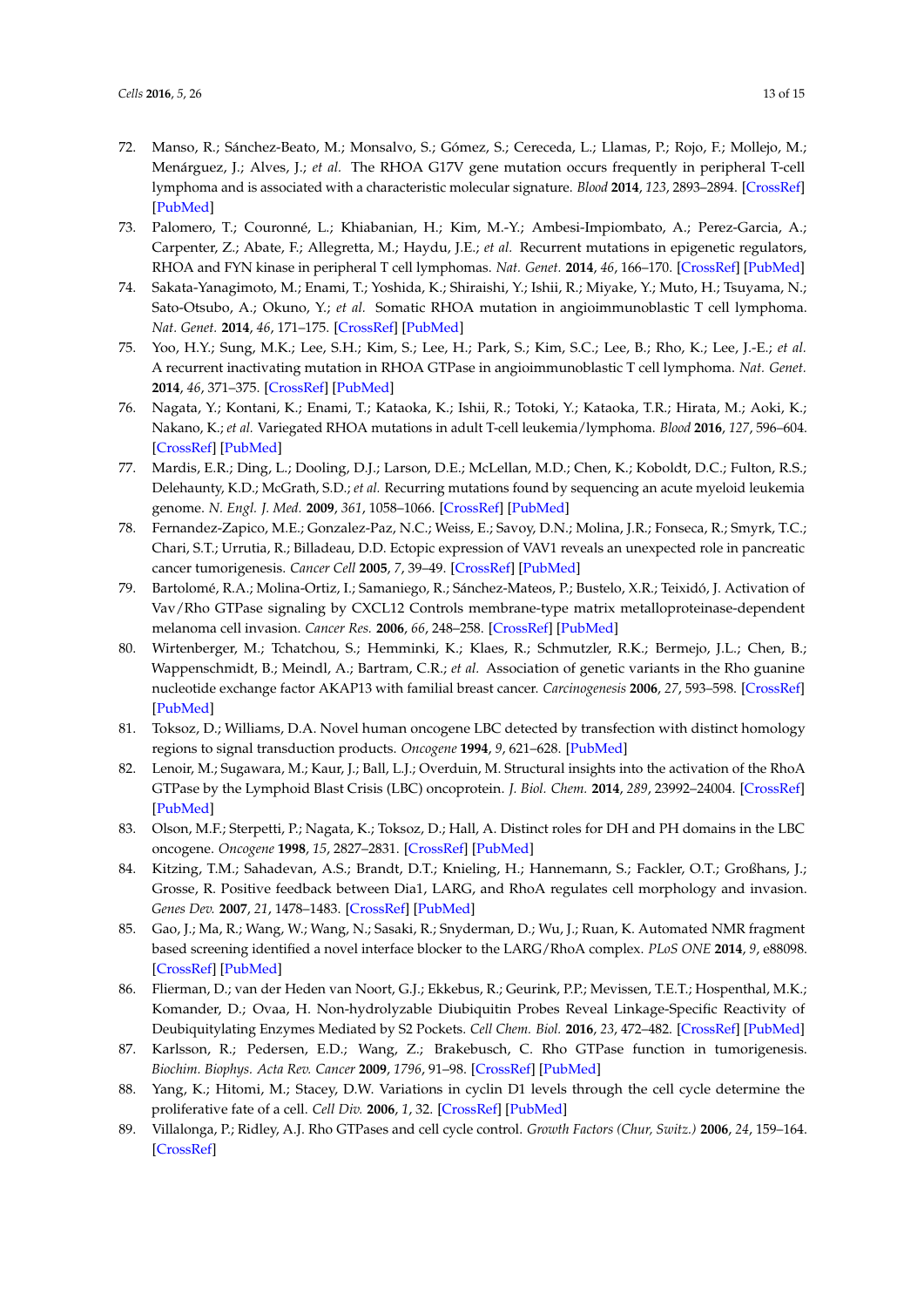- <span id="page-13-0"></span>90. Mettouchi, A.; Klein, S.; Guo, W.; Lopez-Lago, M.; Lemichez, E.; Westwick, J.K.; Giancotti, F.G. Integrin-specific activation of Rac controls progression through the G1 phase of the cell cycle. *Mol. Cell* **2001**, *8*, 115–127. [\[CrossRef\]](http://dx.doi.org/10.1016/S1097-2765(01)00285-4)
- <span id="page-13-1"></span>91. Qiu, R.G.; Abo, A.; McCormick, F.; Symons, M. Cdc42 regulates anchorage-independent growth and is necessary for Ras transformation. *Mol. Cell. Biol.* **1997**, *17*, 3449–3458. [\[CrossRef\]](http://dx.doi.org/10.1128/MCB.17.6.3449) [\[PubMed\]](http://www.ncbi.nlm.nih.gov/pubmed/9154844)
- <span id="page-13-2"></span>92. Kyrkou, A.; Soufi, M.; Bahtz, R.; Ferguson, C.; Bai, M.; Parton, R.G.; Hoffmann, I.; Zerial, M.; Fotsis, T.; Murphy, C. RhoD participates in the regulation of cell-cycle progression and centrosome duplication. *Oncogene* **2013**, *32*, 1831–1842. [\[CrossRef\]](http://dx.doi.org/10.1038/onc.2012.195) [\[PubMed\]](http://www.ncbi.nlm.nih.gov/pubmed/22665057)
- <span id="page-13-3"></span>93. Villalonga, P.; de Mattos, S.F.; Ridley, A.J. RhoE inhibits 4E-BP1 phosphorylation and eIF4E function impairing cap-dependent translation. *J. Biol. Chem.* **2009**, *284*, 35287–35296. [\[CrossRef\]](http://dx.doi.org/10.1074/jbc.M109.050120) [\[PubMed\]](http://www.ncbi.nlm.nih.gov/pubmed/19850923)
- <span id="page-13-4"></span>94. Braga, V.M.M.; Machesky, L.M.; Hall, A.; Hotchin, N.A. The small GTPases Rho and Rac are required for the establishment of cadherin-dependent cell-cell contacts. *J. Cell Biol.* **1997**, *137*, 1421–1431. [\[CrossRef\]](http://dx.doi.org/10.1083/jcb.137.6.1421) [\[PubMed\]](http://www.ncbi.nlm.nih.gov/pubmed/9182672)
- <span id="page-13-5"></span>95. Desai, R.A.; Gao, L.; Raghavan, S.; Liu, W.F.; Chen, C.S. Cell polarity triggered by cell-cell adhesion via E-cadherin. *J. Cell Sci.* **2009**, *122*, 905–911. [\[CrossRef\]](http://dx.doi.org/10.1242/jcs.028183) [\[PubMed\]](http://www.ncbi.nlm.nih.gov/pubmed/19258396)
- <span id="page-13-6"></span>96. Elias, B.C.; Das, A.; Parekh, D.V.; Mernaugh, G.; Adams, R.; Yang, Z.; Brakebusch, C.; Pozzi, A.; Marciano, D.K.; Carroll, T.J.; *et al.* Cdc42 regulates epithelial cell polarity and cytoskeletal function during kidney tubule development. *J. Cell Sci.* **2015**, *128*, 4293–4305. [\[CrossRef\]](http://dx.doi.org/10.1242/jcs.164509) [\[PubMed\]](http://www.ncbi.nlm.nih.gov/pubmed/26490995)
- <span id="page-13-7"></span>97. Royer, C.; Lu, X. Epithelial cell polarity: A major gatekeeper against cancer? *Cell Death Differ.* **2011**, *18*, 1470–1477. [\[CrossRef\]](http://dx.doi.org/10.1038/cdd.2011.60) [\[PubMed\]](http://www.ncbi.nlm.nih.gov/pubmed/21617693)
- <span id="page-13-8"></span>98. Wheelock, M.J.; Shintani, Y.; Maeda, M.; Fukumoto, Y.; Johnson, K.R. Cadherin switching. *J. Cell Sci.* **2008**, *121*, 727–735. [\[CrossRef\]](http://dx.doi.org/10.1242/jcs.000455) [\[PubMed\]](http://www.ncbi.nlm.nih.gov/pubmed/18322269)
- <span id="page-13-9"></span>99. Bendas, G.; Borsig, L. Cancer cell adhesion and metastasis: Selectins, integrins, and the inhibitory potential of heparins. *Int. J. Cell Biol.* **2012**. [\[CrossRef\]](http://dx.doi.org/10.1155/2012/676731) [\[PubMed\]](http://www.ncbi.nlm.nih.gov/pubmed/22505933)
- <span id="page-13-10"></span>100. Paňková, K.; Rösel, D.; Novotný, M.; Brábek, J. The molecular mechanisms of transition between mesenchymal and amoeboid invasiveness in tumor cells. *Cell. Mol. Life Sci.* **2010**, *67*, 63–71. [\[CrossRef\]](http://dx.doi.org/10.1007/s00018-009-0132-1) [\[PubMed\]](http://www.ncbi.nlm.nih.gov/pubmed/19707854)
- <span id="page-13-11"></span>101. Zegers, M.M.; Friedl, P. Rho GTPases in collective cell migration. *Small GTPases* **2014**, *5*, e983869. [\[CrossRef\]](http://dx.doi.org/10.4161/sgtp.28997) [\[PubMed\]](http://www.ncbi.nlm.nih.gov/pubmed/25054920)
- <span id="page-13-12"></span>102. Yumura, S.; Mori, H.; Fukui, Y. Localization of actin and myosin for the study of ameboid movement in Dictyostelium using improved immunofluorescence. *J. Cell Biol.* **1984**, *99*, 894–899. [\[CrossRef\]](http://dx.doi.org/10.1083/jcb.99.3.894) [\[PubMed\]](http://www.ncbi.nlm.nih.gov/pubmed/6381508)
- <span id="page-13-13"></span>103. Sahai, E.; Olson, M.F.; Marshall, C.J. Cross-talk between Ras and Rho signalling pathways in transformation favours proliferation and increased motility. *EMBO J.* **2001**, *20*, 755–766. [\[CrossRef\]](http://dx.doi.org/10.1093/emboj/20.4.755) [\[PubMed\]](http://www.ncbi.nlm.nih.gov/pubmed/11179220)
- <span id="page-13-14"></span>104. Friedl, P.; Borgmann, S.; Bröcker, E.-B. Amoeboid leukocyte crawling through extracellular matrix: Lessons from the Dictyostelium paradigm of cell movement. *J. Leukoc. Biol.* **2001**, *70*, 491–509. [\[PubMed\]](http://www.ncbi.nlm.nih.gov/pubmed/11590185)
- <span id="page-13-15"></span>105. Vega, F.M.; Ridley, A.J. Rho GTPases in cancer cell biology. *FEBS Lett.* **2008**, *582*, 2093–2101. [\[CrossRef\]](http://dx.doi.org/10.1016/j.febslet.2008.04.039) [\[PubMed\]](http://www.ncbi.nlm.nih.gov/pubmed/18460342)
- <span id="page-13-16"></span>106. Vega, F.M.; Fruhwirth, G.; Ng, T.; Ridley, A.J. RhoA and RhoC have distinct roles in migration and invasion by acting through different targets. *J. Cell Biol.* **2011**, *193*, 655–665. [\[CrossRef\]](http://dx.doi.org/10.1083/jcb.201011038) [\[PubMed\]](http://www.ncbi.nlm.nih.gov/pubmed/21576392)
- <span id="page-13-17"></span>107. Bryan, B.A.; D'Amore, P.A. What tangled webs they weave: Rho-GTPase control of angiogenesis. *Cell. Mol. Life Sci.* **2007**, *64*, 2053–2065. [\[CrossRef\]](http://dx.doi.org/10.1007/s00018-007-7008-z) [\[PubMed\]](http://www.ncbi.nlm.nih.gov/pubmed/17530172)
- <span id="page-13-18"></span>108. Eichhorn, M.E.; Kleespies, A.; Angele, M.K.; Jauch, K.-W.; Bruns, C.J. Angiogenesis in cancer: Molecular mechanisms, clinical impact. *Langenbecks Arch. Surg.* **2007**, *392*, 371–379. [\[CrossRef\]](http://dx.doi.org/10.1007/s00423-007-0150-0) [\[PubMed\]](http://www.ncbi.nlm.nih.gov/pubmed/17458577)
- <span id="page-13-19"></span>109. Nishida, N.; Yano, H.; Nishida, T.; Kamura, T.; Kojiro, M. Angiogenesis in cancer. *Vasc. Health Risk Manag.* **2006**, *2*, 213–219. [\[CrossRef\]](http://dx.doi.org/10.2147/vhrm.2006.2.3.213) [\[PubMed\]](http://www.ncbi.nlm.nih.gov/pubmed/17326328)
- <span id="page-13-20"></span>110. Holmgren, L.; O'Reilly, M.S.; Folkman, J. Dormancy of micrometastases: Balanced proliferation and apoptosis in the presence of angiogenesis suppression. *Nat. Med.* **1995**, *1*, 149–153. [\[CrossRef\]](http://dx.doi.org/10.1038/nm0295-149) [\[PubMed\]](http://www.ncbi.nlm.nih.gov/pubmed/7585012)
- <span id="page-13-21"></span>111. Parangi, S.; O'Reilly, M.; Christofori, G.; Holmgren, L.; Grosfeld, J.; Folkman, J.; Hanahan, D. Antiangiogenic therapy of transgenic mice impairs de novo tumor growth. *Proc. Natl. Acad. Sci. USA* **1996**, *93*, 2002–2007. [\[CrossRef\]](http://dx.doi.org/10.1073/pnas.93.5.2002) [\[PubMed\]](http://www.ncbi.nlm.nih.gov/pubmed/8700875)
- <span id="page-13-22"></span>112. Jeeves, M.; Quill, L.; Overduin, M. Structure-based drug design using NMR. In *NMR in Pharmaceutical Science*; Everett, J.R., Harris, R.K., Lindon, J.C., Wilson, I.D., Eds.; John Wiley & Sons, Ltd.: Chichester, UK, 2015; pp. 317–330.